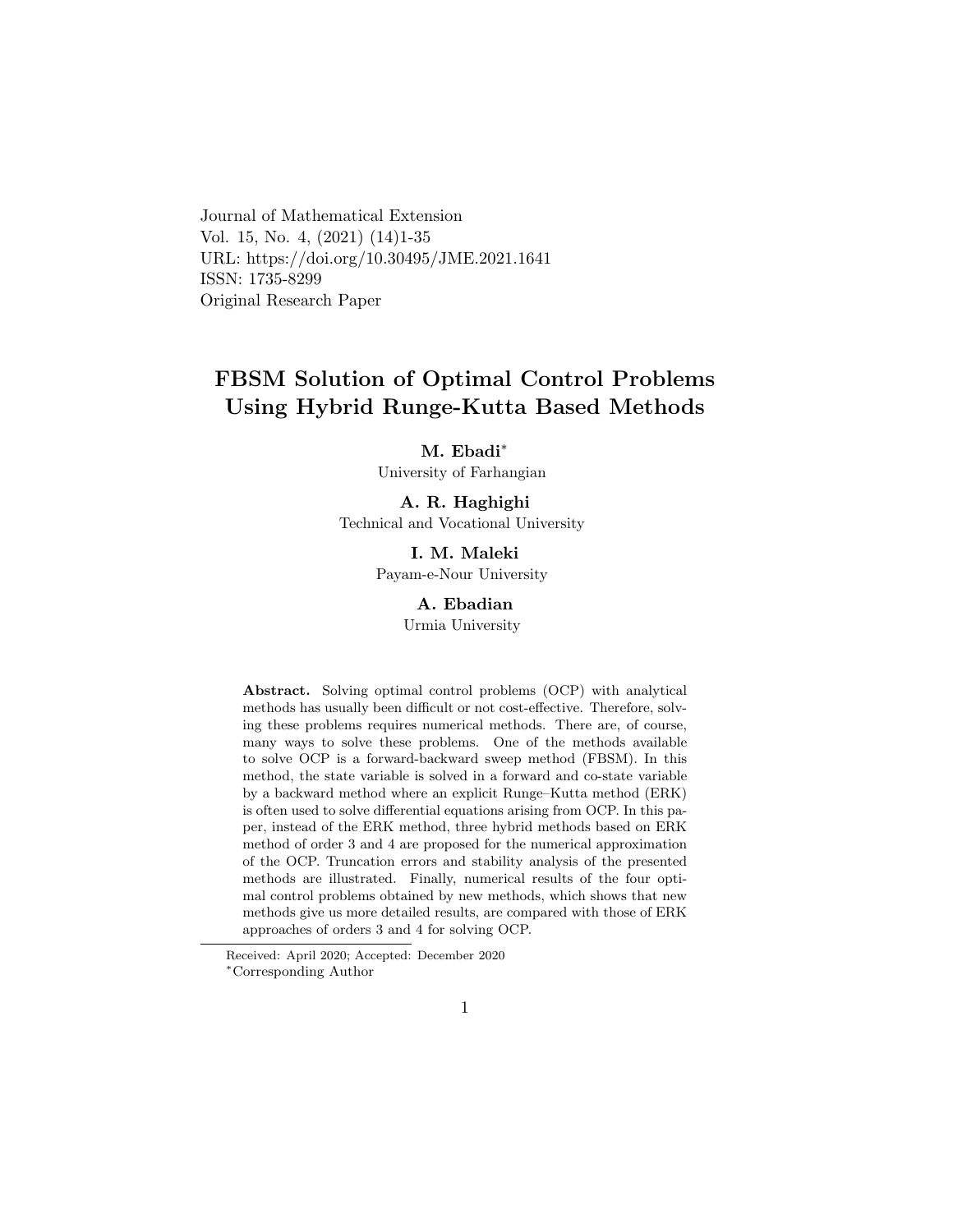AMS Subject Classification: 65K10; 65L20. Keywords and Phrases: FBSM, OCP, Stability analysis, Hybrid methods.

# 1 Introduction

Optimal control (OC) is an effective tool for using physical, economic, enginering, biological and other science models. Richard Bellman and Pontryagin in the 1950s were the first for solving OC problems with numerical techniques. Numerical methods can be applied to solve OC problems to three categories: 1-direct methods 2-indirect methods 3 dynamic programming. In recent years, numerical solution of fractional OC problems is also one of the topics of OC that many articles have been published in the context [\[24,](#page-31-0) [25,](#page-31-1) [26,](#page-32-0) [36\]](#page-33-0). Indirect approaches according to the pontryagin's maximum principles (PMP). In these methods, the OC problem becomes a two-point boundary value problem(TPBVP). Forward-backward sweep method(FBSM) is one of the indirect methods for solving OCP. In the second decade of 21th century, many people have used the pontryagin's maximum principles(PMP) in their articles [\[11,](#page-30-0) [15,](#page-30-1) [21,](#page-31-2) [27,](#page-32-1) [37\]](#page-33-1). In 2007 S. Lenhart and J.T. Workman first introduced the FBSM method in their book "optimal control applied to biological models". They used FBSM methodology for a variety of optimal control problems [\[19\]](#page-31-3). M.Siliva and colleagues in 2009 have been suggested and evaluated some methods for the segmentation of skin lesions for analyzing dermoscopic images. They conclude the FBSM methodology was the best fully automatic approach, with resultss just a bit worse than adaptive snake methodology (AS) and expectation-maximization level set methodology (EM-LS) [\[34\]](#page-32-2). Convergence of the FBSM methodology was proven by M. Mcasey and his colleaguess in 2012 [\[22\]](#page-31-4). D.P. Moule and colleagues in 2015 utilized the FBSM methodology to solve an OCP about a tuberculosis pattern with undetected instances in the country of Cameroon. They were able to reduce 80% this type of tuberculosis in the past ten years by combining education and chemotherapy [\[23\]](#page-31-5). G.R. Rose in 2015 in his thesis showed that the FBSM method is more accurate than direct shooting method and matlab optimization [\[31\]](#page-32-3). M. Sana and colleagues in 2015 applied FBSM method with trape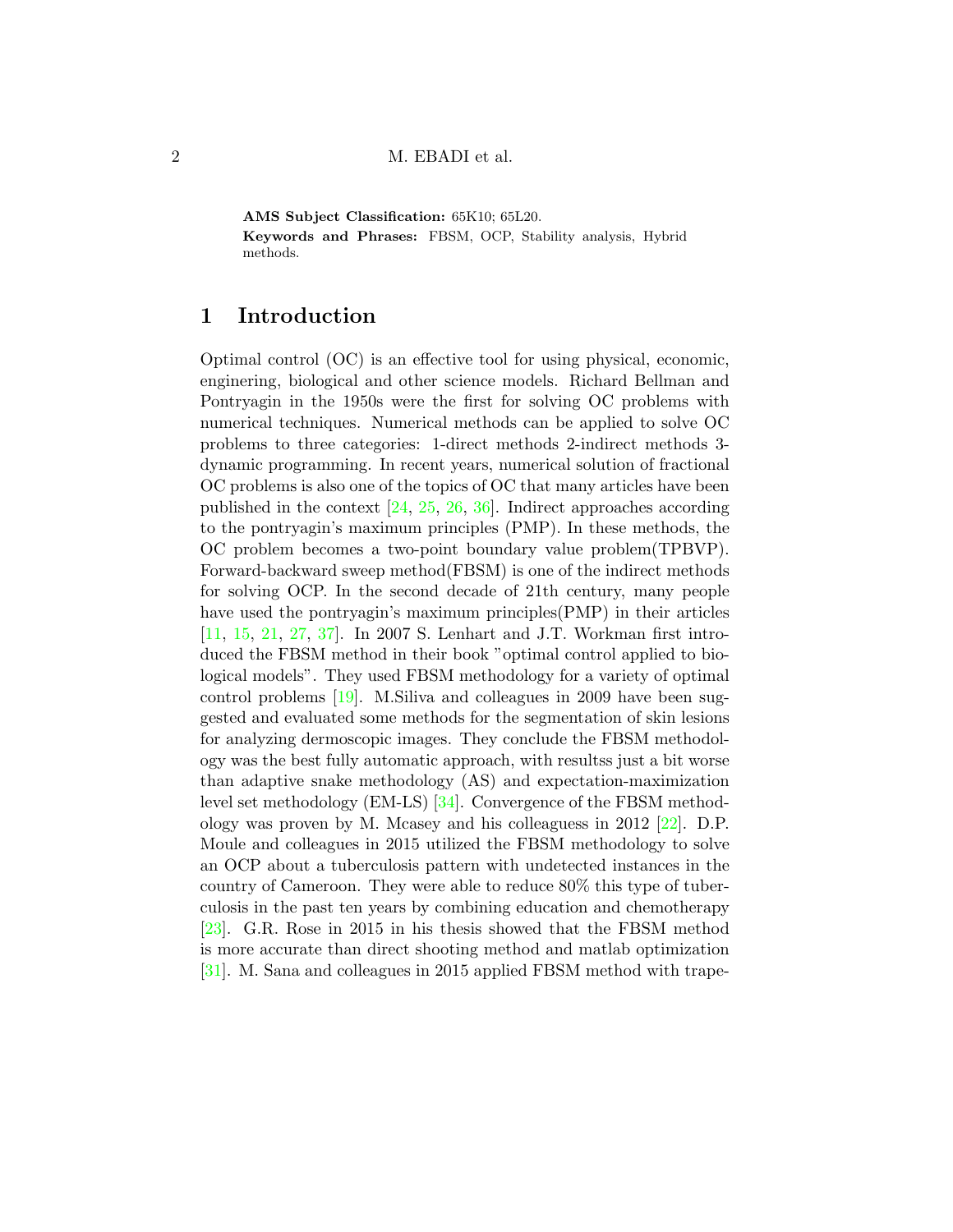zoidal and Euler methods and compared with Range-Kutta(RK) method of rank 4 and concluded that RK and trapezoidal methods for OCPs have the same functional performance, but better than the Euler method and with increasing steplength, the Euler method differnces with the rest of the methods [\[21,](#page-31-2) [33\]](#page-32-4). M.Lhous and colleagues in 2017 provided discrete mathematical pattern and OC of the marital condition. They used the pontryagin's maximum principles (PMP) and FBSM method. They made aware of the people of the benefits of marriage and disadvantages of divorce and they could reduce the amount of divorce in community [\[20\]](#page-31-6). N.D. Bianca and colleagues in 2018 have compared direct and indirect methodologies about minimum time OCPs. They selected the PINS numerical solver from the direct method and the next-generation of general purpose optimal control software (GPOPS-2) numerical solver from the indirect method, and compared them. They concluded that the calculation time in PINS is shorter and the calculation accuracy is higher. While GPOPS-2 is stronger and much more accurate [\[3\]](#page-29-0). M.Q. Duran and colleagues in 2019 provided an improved FBSM-based method for reconfiguration of unbalanced distribution networks [\[6\]](#page-29-1). Y. Kongjeen and colleagues in 2019 have provided an improved FBSM to analyze microgrid-load-flow, as mathematical models are different electric vehicle load [\[17\]](#page-31-7). NH. Sweilam and colleagues in 2019 introduced, different numerical techniques for solving OCP and tried to achieve the best accuracy for the OCP. The goal is to reduce the size of tumor-cells until the end of the treatment procedure. They claim that direct method can be used to get better results than indirect method and it is easy to implement [\[35\]](#page-33-2). S. Ouali and A. Cherkaoui in 2020 presented a modified FBSM power flow methodology according to a novel network information organization in the systems of radial distribution [\[28\]](#page-32-5). Chronic heart disease (CHD) is one of the greatest defies currently. I. Ameen and colleagues in 2020 proposed a mathematical model to study the connection between fish consumption and (CHD). They use the improved FBSM based on the predictor-corrector method. They concluded consumption of fish reduces the risk of hear disease (CHD) and reduces its mortality [\[1\]](#page-29-2). A. Kouider and colleagues in 2020 proposed a mathematical modeling for describing the dynamics of transmission of the novel corona virus (COVID-19), between potential people and infected people with-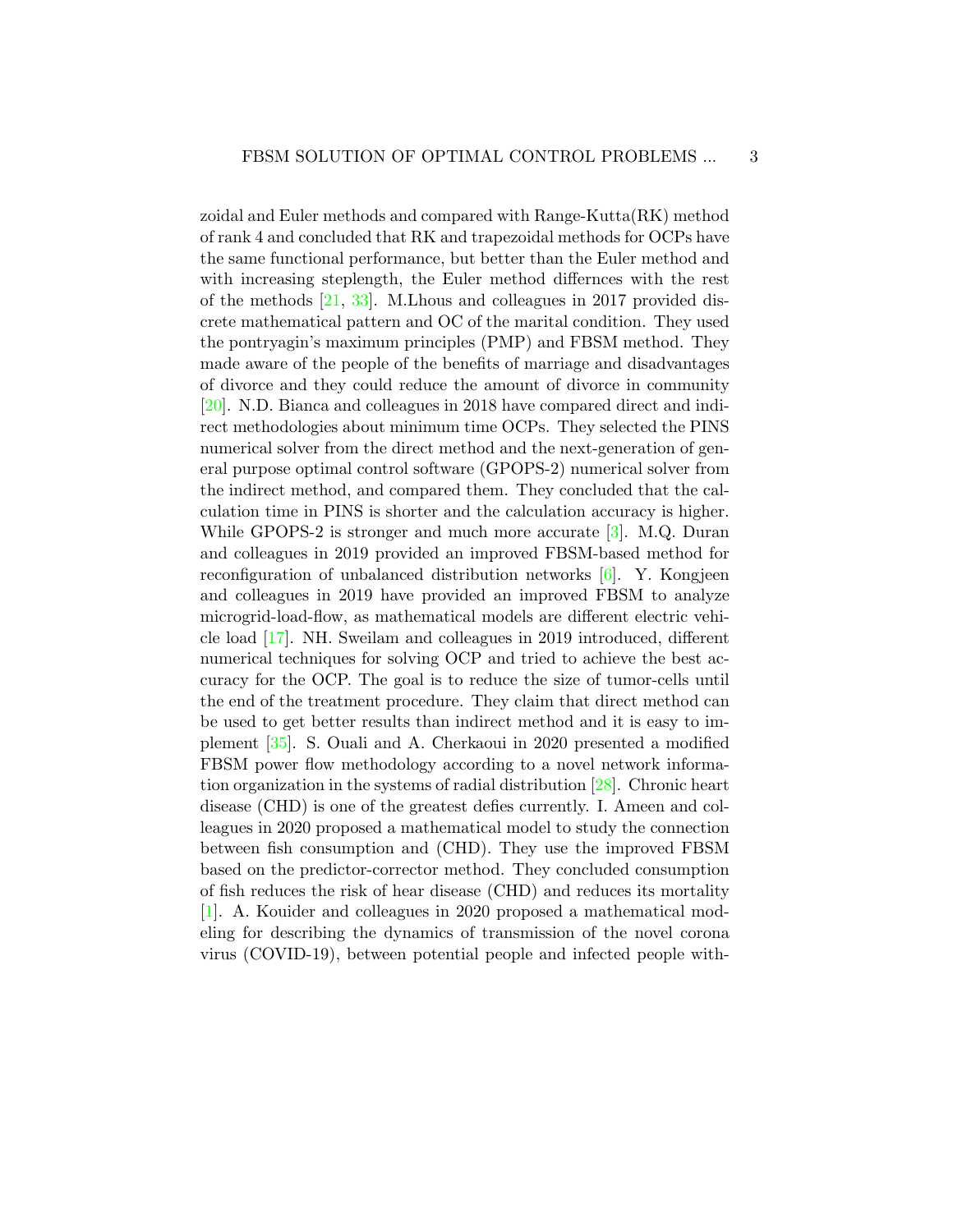out symptoms. They proposed an optimal technique by carrying out a wareness campaigns about people with pratical measures for reduction of spread of the COVID-19-virus, and discernment and surveillance of airports space and the quarantine of infected cases. They used the pontryagin's maximum principles(PMP) to characterize and solve the OCs [\[18\]](#page-31-8). In 2020, A. Bhih and colleagues introduced a new model for spreading rumors in social networks And introduced three types of controls to minimize the number of fake pages, the number of publisher users and related costs; theoretically. They used the FBSM method to solve their own OCP [\[2\]](#page-29-3).

The goal of this work is to illustrate details of a new single step explicit Rung-Kutta (ERK) type method according to off-step-points for the numerical solution of OCPs. For mildly stiff and stiff problems of ODEs which may be appeared in OCP, we need to use numerical methods with wide stability regions and domains as well as good accuracy. In this research, we illustrate three implicit hybrid methods of orders 3 and 4 and then convert them into explicit methods using explicit Runge-Kutta methodologies of third and fourth orders as a predictor of the scheme. The stability and order of truncation error of the methods discussed indicating that novel strategies have wide stability regains by which more accurate results can be obtained compared to the FBSM based explicit Runge-Kutta methodologies of third and fourth orders.

This work is arranged as follows: Some basics about optimal control prblem, and Pontryagin Maximum Principle are presented in Section [2](#page-3-0) and in Section [3](#page-5-0) the FBSM method is introduced. In section [4](#page-7-0) hybrid methods of orders 3 and 4 is described and their orders of truncation errors discussed. In Section [5,](#page-11-0) stability of the presented methods is analyzed. In section [6](#page-15-0) convergence of FBSM and new methods are proven. Numerical results for solving some OCPs presented in Section [7.](#page-17-0) Finally, the conclusion is presented in Section [8.](#page-27-0)

# <span id="page-3-0"></span>2 Optimal control (OC) problems

In an OC problem, there is an objective function  $J$  in terms of the state variables  $x \in X$  and the control variables  $u \in U$ . Solve an OCP, that is, obtain a piecewise continuous function  $u(t)$  with  $t_0 \le t \le t_f$  and the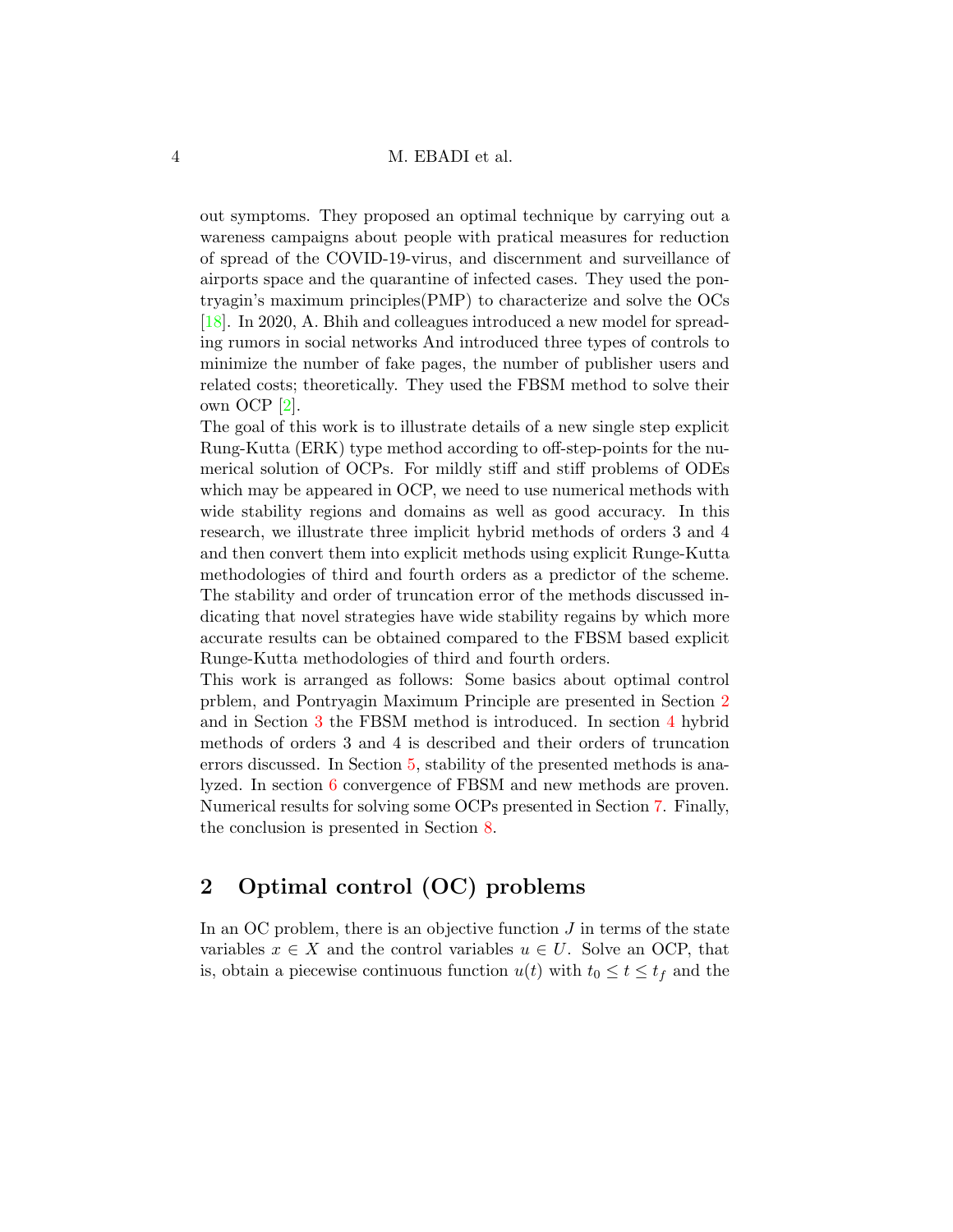state variable  $x(t)$ , Which minimize the objective function  $J(x, u)$ . For more explanation we need a few definitions.

## 2.1 Basic optimal control problems

Definition 2.1 (Bolza problem). Let us study the optimization of functional

<span id="page-4-0"></span>
$$
J(x, u) = \int_{t_0}^{t_e} f(t, x(t), u(t))dt
$$
 (1)

By adding a payoff term to problem  $(1)$ , the Bolza problem is obtained:

$$
J(x, u) = h(t_1, x(t_1)) + \int_{t_0}^{t_e} f(t, x(t), u(t)) dt
$$

Definition 2.2 (OC problem, in Lagrangian form, in general). The OC problem define as:

<span id="page-4-1"></span>
$$
\max_{u} J(x, u) = \int_{t_0}^{t_e} f(t, x(t), u(t))dt
$$
\n
$$
x'(t) = g(t, x(t), u(t))
$$
\n
$$
x(t_0) = x_0
$$
\n(2)

Note that  $\min\{j\} = -\max\{-j\}.$ 

## 2.2 Pontryagin Maximum Principle

The Pontryagin's maximum principle is a good tool for solving OC problems, especially when the state variable is constrained. Indirect numerical approaches to solve OCP, are based on this principle.

Definition 2.3 (Hamiltonian). Let have optimal control problem [\(2\)](#page-4-1), then the

<span id="page-4-2"></span>
$$
H(t, x, u, \lambda) = f(t, x, u) + \lambda g(t, x, u)
$$
\n(3)

is supposed to be the hamiltonian function, and the  $\lambda$  is supposed adjoint variable.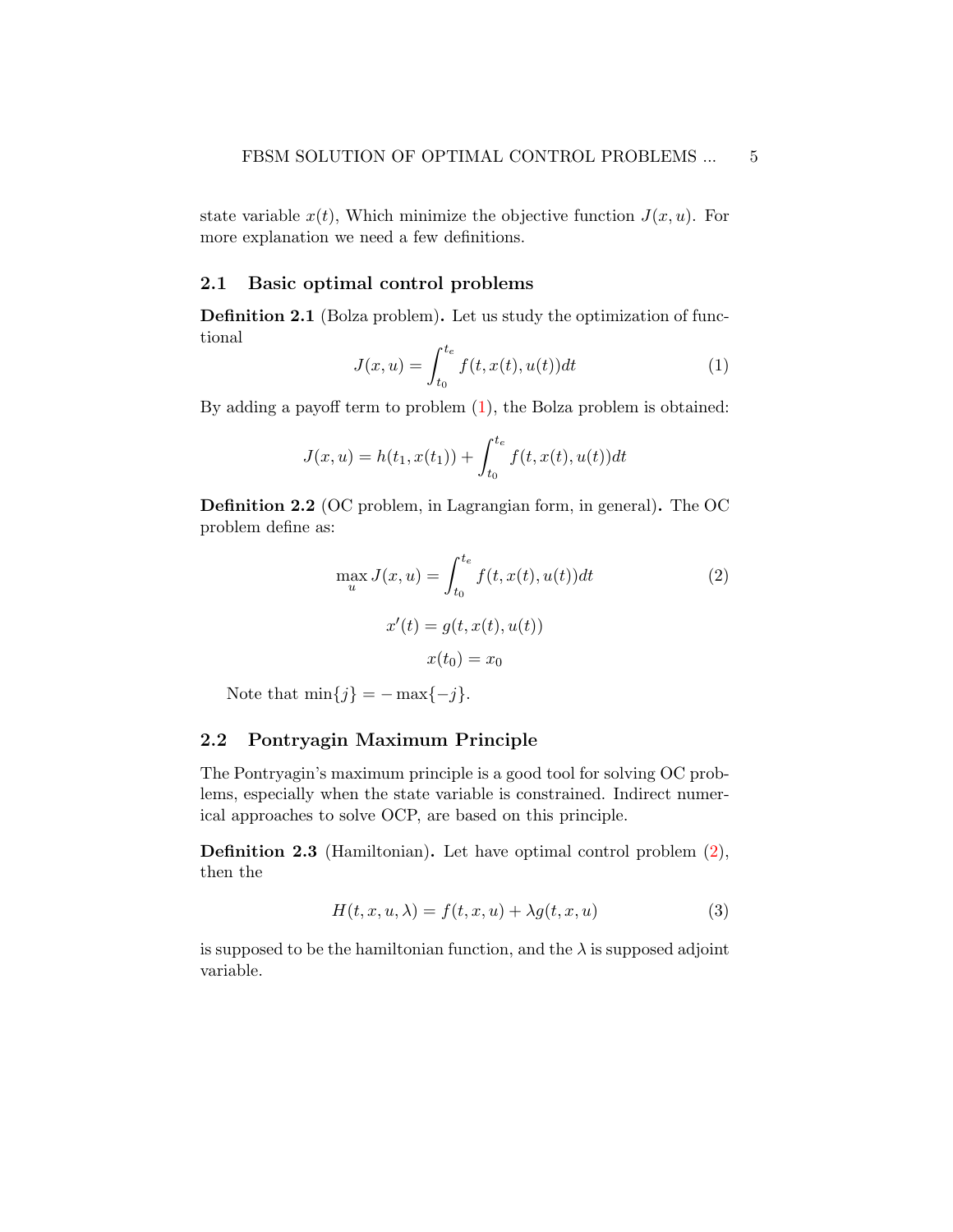Theorem 2.4 (Pontryagin's Maximum principle in the OC problem [\(2\)](#page-4-1)). Let  $u^*$  and  $x^*$  be the optimal pair for  $(OCP)$  (2), thus one can find a piecewise differentiable adjoint variable  $\lambda$  as

$$
H(t, x^*(t), u(t), \lambda(t)) \le H(t, x^*(t), u(t), \lambda(t))
$$

in any controlers  $u(t)$  at every time t, in which H shows Hamiltonian [\(3\)](#page-4-2), also

$$
\lambda'(t) = -\frac{\partial H(t, x^*(t), u^*(t), \lambda(t))}{\partial x}
$$

$$
\lambda(t_f) = 0.
$$

**Proof.** We refer the reader to [\[19\]](#page-31-3).  $\Box$ 

The condition of  $\lambda(t_f) = 0$  called the transversality condition, and The condition  $\frac{\partial H}{\partial u} = 0$  at  $u^*$  for each t is called the optimality condition.

Theorem 2.5. When all the controls of problem  $(2)$  be lebesgue integrable functions and  $t_0 \le t \le t_e$  in R. Consider that  $f(t, x, u)$  is concave in u and there are variables  $d_1, d_2, d_3 > 0$ ,  $d_4$  and  $b > 1$  as

$$
g(t, x, u) = a(t, x) + b(t, x)u,
$$

$$
|g(t, x, u)|d_1(1 + |x| + |u|),
$$

$$
|g(t, x_0, u) - g(t, x, u)| \le d_2|x_1 - x_2|(1 + |u|),
$$

$$
f(t, x, u) \le d_3|u|^b - d_4,
$$

for any t with  $t_0 \le t \le t_e$ ,  $x_1, x_2, u$  in R. Thus the optimal pair  $(x^*, u^*)$ can be found that, maximizing  $J$ , with  $J(x^*, u^*)$  finite.

**Proof.** We refer the reader to [\[19\]](#page-31-3).  $\Box$ 

## <span id="page-5-0"></span>3 Forward-backward sweep method (FBSM)

Consider the OC problem [\(2\)](#page-4-1). To solve such problems numerically, an algorithm is developed that produces an approximation for the piecewise continiuous control  $u^*$ . In this algorithm, the time interval  $[t_0, t_1]$  is broken into pieces with specific points of interest  $t_0 = b_1, b_2, ..., b_N, b_{N+1} =$  $t_1$ ; these points will usually be equally spaced. The approximation will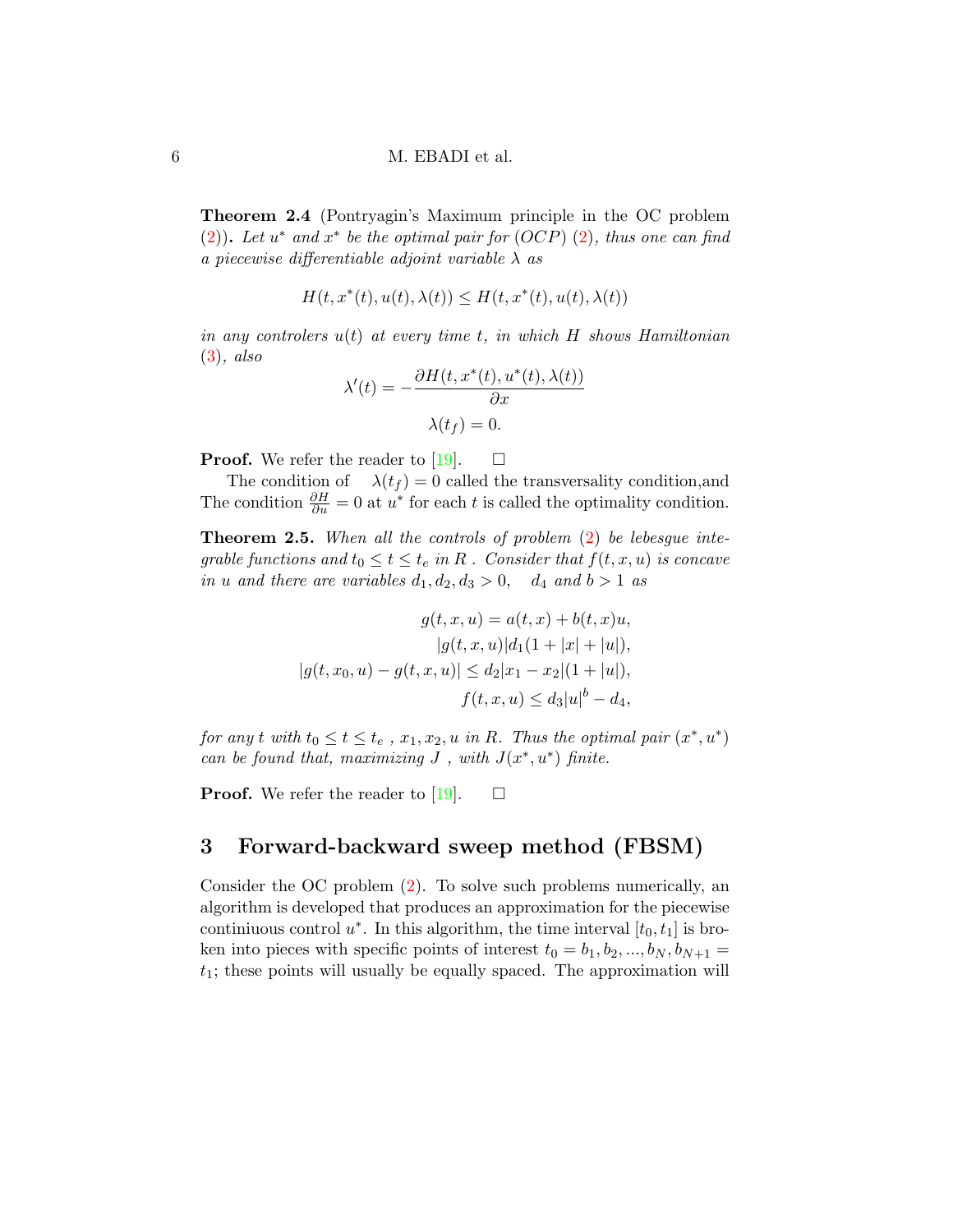be a vector  $\overrightarrow{u} = (u_1, u_2, ..., u_{N+1}),$  where  $u_i \approx u(b_i)$ . any solution to the above OC problem should satisfies:

$$
x'(t) = g(t, x(t), u(t)), \quad x(t_0) = x_0,
$$

$$
\lambda' = -\frac{\partial H}{\partial x}, \quad \lambda(t_1) = 0,
$$

$$
\frac{\partial H}{\partial u} = 0 \quad at \quad u^*.
$$

The third equation, the optimality conditions can usally be retouched to find a showing of  $u^*$  in terms of  $t, x, and \lambda$ . Then the first two equations form a problem of two point boundary values. The generalized problem can be solved by using indirect methods which are numerical techniques to solve them. The forward-backward sweep methodology (FBSM) is one of these methods. In [\[22\]](#page-31-4), convergence analysis of the FBSM has been done. In fact, by using FBSM, the differential equations arising from the maximum principle are numerically solved. Euler, Trapezoidal and Runge-Kutta methods can be used for the numerical solution of OCP by using FBSM where we are faced with initial value problems(IVPS) arising from the state and adjoint equations. A straightforward algorithm for this method is as follows. Let  $\overrightarrow{x} = (x_1, x_2, ..., x_{N+1})$  and  $\vec{\lambda} = (\lambda_1, \lambda_2, ..., \lambda_{N+1})$  are the vector approximations for the state and adjoint.

- 1. Guess an initial value for  $\vec{u}$  in the given time interval.
- 2. Obtain the  $\vec{x}$  by solving forward in time, the differential equation system, using the initial condition  $x(t_0) = x_1 = a$  and the value  $\overrightarrow{u}$ .
- 3. Obtain the  $\overrightarrow{\lambda}$ , by solving backward in time, of the differential equation system, using the transfer condition  $\lambda_{N+1} = \lambda(t_e) = 0$ .
- 4. Obtain the updated value  $\vec{u}$  by substituting the new values  $\vec{x}$  $\overrightarrow{\lambda}$  and  $\overrightarrow{\lambda}$ .
- 5. Test convergence. In the case that, the difference between the values of the variables of latest iteration, and the previous iteration, was too small, select these values as the answer. If there is a bigger difference, go back to step 2.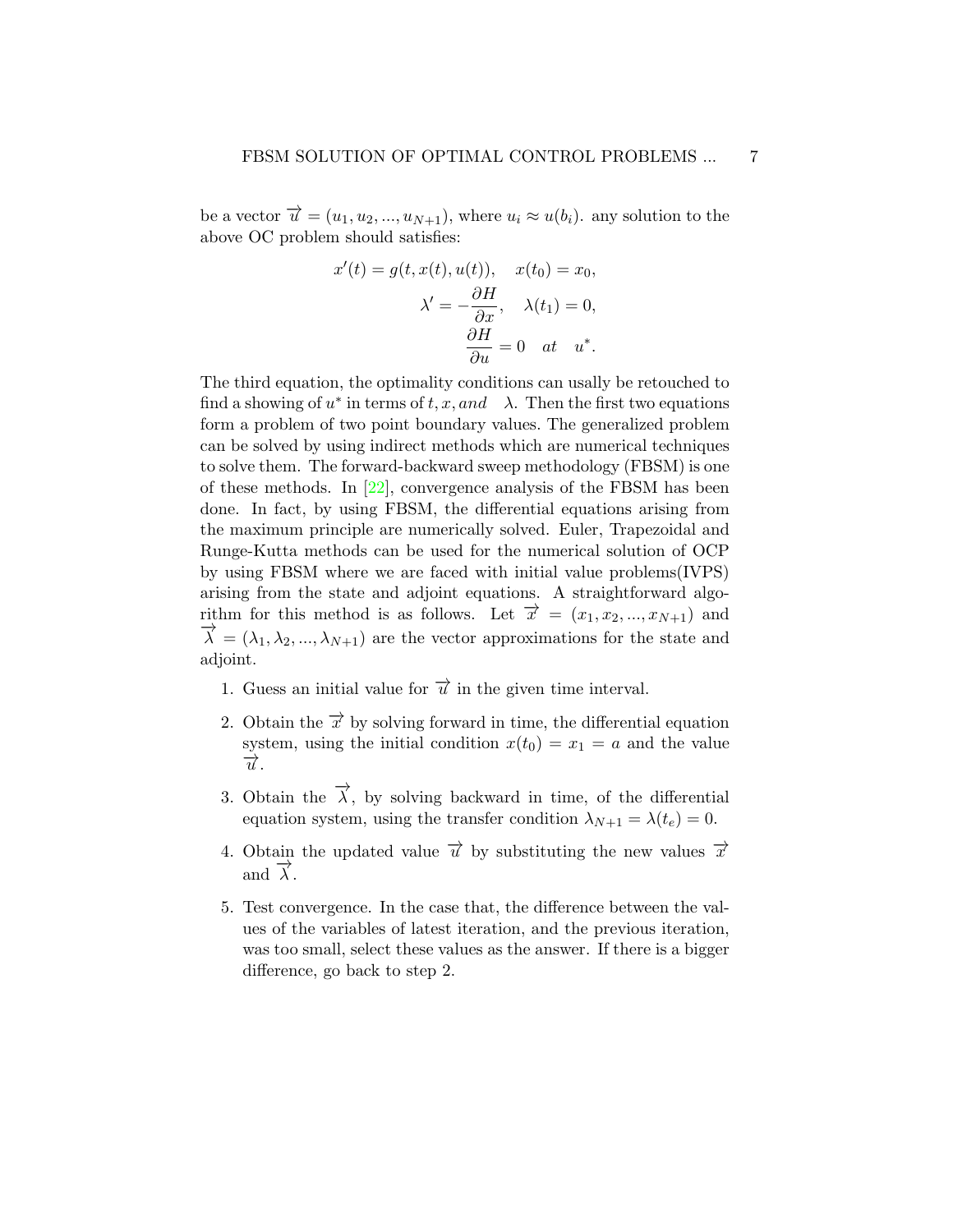# <span id="page-7-0"></span>4 Hybrid methods and order of truncation errors

To obtains the numerical answer of initial-valued-problems (IVPs), in the following form

<span id="page-7-1"></span>
$$
x' = f(t, x), \quad x \in \mathbb{R}^n, \quad x(t_0) = x_0, \quad t_0 \le t \le t_1,
$$
 (4)

where  $f : [t_0, t_1] \times \mathbb{R}^n \to \mathbb{R}^n$ , one can use an explicit or implicit method. Methods based of off-step points, such as backward differential forward (BDF), hybrid backward differential forward (HBDF), new class of HBDFs and class−2 + 1 hybrid BDF-like schemes have wide stability regions and higher order compared to some Runge-Kutta method and implicit BDF methods [\[7,](#page-30-2) [8,](#page-30-3) [9,](#page-30-4) [10,](#page-30-5) [16\]](#page-30-6). Let us consider the IVP of the form [\(4\)](#page-7-1). Linear k-step methods of the

<span id="page-7-2"></span>
$$
x_{n+1} = \alpha_1 x_n + \alpha_2 x_{n-1} + \dots + \alpha_k x_{n-k+1} + h \{ \beta_0 f_{n+1} + \beta_1 f_n + \dots + \beta_k f_{n-k+1} \}
$$
  
(5)

has  $2k + 1$  arbitrary parameter and we can write it as

$$
\rho(E)x_{n-k+1} - h\sigma(E)f_{n-k+1} = 0
$$

in which E is the shift operator as  $E(x(t)) = x(t + h)$ , with the step length h and  $\rho$  and  $\sigma$  are first and second characteristic polynomials defined by

$$
\rho(\xi) = \xi^{k} - \alpha_{1} \xi^{k-1} - \alpha_{2} \xi^{k-2} - \dots - \alpha_{k},
$$
  

$$
\sigma(\xi) = \beta_{0} \xi^{k} + \beta_{1} \xi^{k-1} + \dots + \beta_{k}.
$$

To increase the order of k-step methods of the form  $(5)$ , at several points between  $t_n$  and  $t_{n+1}$ , we use a linear combination of the slopes, where  $t_{n+1} = t_n + h$  and h is the step length on [ $t_0, t_1$ ]. Then, the modified form of  $(5)$  with m slops is given by

<span id="page-7-3"></span>
$$
x_{n+1} = \sum_{j=1}^{k} \alpha_j x_{n-j+1} + h \sum_{j=0}^{k} \beta_j f_{n-j+1} + h \sum_{j=1}^{m} \gamma_j f_{n-\theta_j+1}
$$
(6)

where  $\alpha_j$ ,  $\beta_j$ ,  $\gamma_j$  and  $\theta_j$  are  $2k + 2m + 1$  arbitrary parameters [\[16\]](#page-30-6). Methods of the form  $(6)$  with m off-step points are called hybrid methods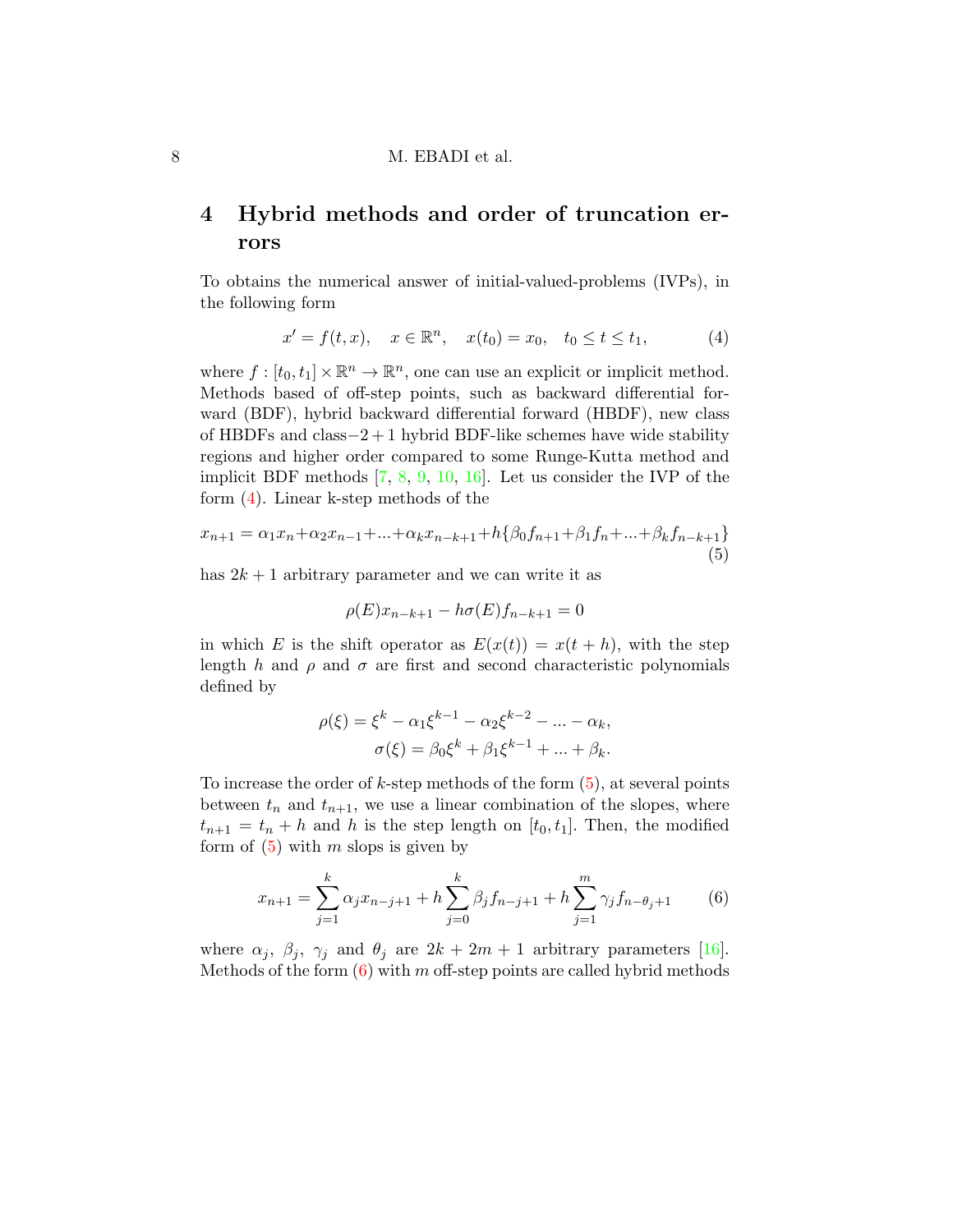where  $0 < \theta_j < 1, \quad j = 1, 2, ..., m$ . In this work, we set  $\beta_0 = 0, \quad k = 1$ and  $m = 1$ . Hence, we write [\(6\)](#page-7-3) as

$$
x_{n+1} = \alpha_1 x_n + h \{ \beta_0 f_{n+1} + \beta_1 f_n \} + h \gamma_1 f_{n-\theta_1+1}
$$

where  $\alpha_1, \beta_0, \beta_1, \gamma_1$  and  $\theta_1$  are arbitrary parameters and  $\theta_1 \neq 0$  or 1. Expanding terms  $y_{n+1}$ ,  $f_{n+1}$ ,  $f_{n-\theta_1+1}$  in Taylor's series about  $t_n$ , we can obtain a family of third order methods if the equations

$$
\alpha_1 = 1,\n\beta_1 + \beta_0 + \gamma_1 = 1,\n\beta_0 + (1 - \theta_1)\gamma_1 = \frac{1}{2},\n\frac{1}{2}\beta_0 + \frac{1}{2}(1 - \theta_1)^2\gamma_1 = \frac{1}{6}.
$$

are satisfied where the principal provision of the truncation error will be

$$
\frac{1}{4!}c_4h^4x^{(4)}(t_n) + o(h^5), \quad c_4 = 1 - 4\beta_2 - 4\gamma_1(1 - \theta_1)^3.
$$

For more details, one can see the [\[16\]](#page-30-6). Consider the following three cases:

1.  $\beta_1 = 0$ ,  $\alpha_1 = 1$ ,  $\beta_0 = \frac{1}{4}$  $\frac{1}{4}$ ,  $\gamma_1 = \frac{3}{4}$  $\frac{3}{4}$ ,  $\theta_1 = \frac{2}{3}$  $\frac{2}{3}$ ,  $c_4 = -\frac{1}{9}$  $\frac{1}{9}$ , 2.  $\beta_1 = \frac{1}{4}$  $\frac{1}{4}$ ,  $\alpha_1 = 1$ ,  $\beta_0 = 0$ ,  $\gamma_1 = \frac{3}{4}$  $\frac{3}{4}$ ,  $\theta_1 = \frac{1}{3}$  $\frac{1}{3}$ ,  $c_4 = \frac{1}{9}$  $\frac{1}{9}$ , 3.  $\beta_1 = \frac{1}{6}$  $\frac{1}{6}$ ,  $\alpha_1 = 1$ ,  $\beta_0 = \frac{1}{6}$  $\frac{1}{6}$ ,  $\gamma_1 = \frac{2}{3}$  $\frac{2}{3}$ ,  $\theta_1 = \frac{1}{2}$  $\frac{1}{2}$ ,  $c_4 = 0$ .

Gives us the following methodologies of third and fourth orders, respectively (Method1, Method2 and Method3 in this work):

<span id="page-8-0"></span>
$$
x_{n+1} = x_n + \frac{h}{4} \{ f_{n+1} + 3f_{n + \frac{1}{3}} \},\tag{7}
$$

$$
x_{n+1} = x_n + \frac{h}{4} \{ f_n + 3f_{n + \frac{2}{3}} \},\tag{8}
$$

<span id="page-8-1"></span>
$$
x_{n+1} = x_n + \frac{h}{4} \{ f_{n+1} + 4f_{n+\frac{1}{2}} + f_n \},\tag{9}
$$

where  $f_{n+1} = f(t_n, x_{n+1}),$   $f_{n+m} = f(t_n + mh, x_{n+m})$  and  $f_n = f(t_n, x_n)$ for  $m = \frac{1}{3}$  $\frac{1}{3}, \frac{2}{3}$  $\frac{2}{3}$  and  $\frac{1}{2}$ . Note that,  $x_{n+1}, x_{n+m}$  and  $x_n$  are numerical approximations according to the exact values of the solution  $x(t)$  at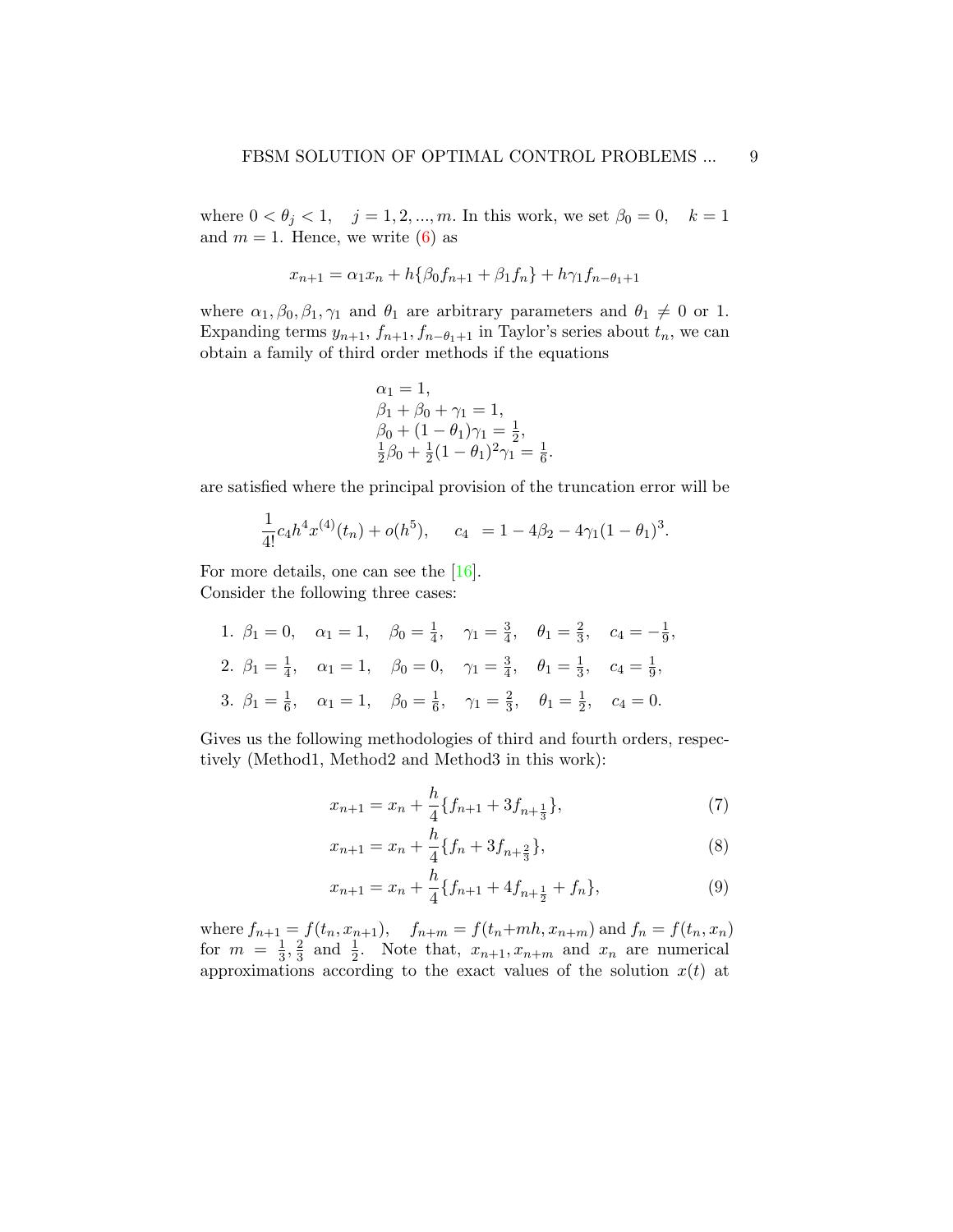$t_{n+1} = t_n + h$ ,  $t_{n+m} = t_n + mh$ , for  $m = \frac{1}{3}$  $\frac{1}{3}, \frac{2}{3}$  $\frac{2}{3}$  and  $\frac{1}{2}$  respectively. In order to convert methods [\(7\)](#page-8-0)–[\(9\)](#page-8-1) into explicit methods at each step, we predict the values of  $x_{n+1}$  and  $x_{n+m}$  used on the right hand side of the new methods using fourth or third order explicit Runge-Kutta method as follows, respectively:

$$
x_{n+1} = x_n + \frac{h}{6}(k_1 + 2k_2 + 2k_3 + k_4),
$$
  
\n
$$
k_1 = f(t_n, x_n),
$$
  
\n
$$
k_2 = f(t_n + \frac{1}{2}h, x_n + \frac{1}{2}k_1h),
$$
  
\n
$$
k_3 = f(t_n + \frac{1}{2}h, x_n + \frac{1}{2}k_2h),
$$
  
\n
$$
k_4 = f(t_n + h, x_n + k_3h).
$$

or

<span id="page-9-1"></span><span id="page-9-0"></span>
$$
x_{n+1} = x_n + \frac{h}{6}(k_1 + 4k_2 + k_3),
$$
  
\n
$$
k_1 = f(t_n, x_n),
$$
  
\n
$$
k_2 = f(t_n + \frac{1}{2}h, x_n + \frac{1}{2}k_1h),
$$
  
\n
$$
k_3 = f(t_n + h, x_n - k_1h + 2k_2h).
$$
\n(10)

In general, we rewrite methods  $(7)-(9)$  $(7)-(9)$  $(7)-(9)$  using RK4 method as a predictor as follows:

$$
\bar{x}_{n+1} = x_n + \frac{h}{6}(k_1 + 2k_2 + 2k_3 + k_4),\tag{11}
$$

$$
\bar{x}_{n+m} = x_n + \frac{mh}{6}(k_1 + 2k_{2m} + 2k_{3m} + k_{4m}), m = \frac{1}{3}, \frac{2}{3} \text{ or } \frac{1}{2},
$$
 (12)

$$
x_{n+1} = x_n + h\{\beta_0 \bar{f}_{n+1} + \gamma_1 \bar{f}_{n+m} + \beta_1 f_n\},\tag{13}
$$

where

<span id="page-9-3"></span><span id="page-9-2"></span>
$$
k_1 = f(t_n, x_n),
$$
  
\n
$$
k_{2m} = f(t_n + mh, x_n + mk_1h),
$$
  
\n
$$
k_{3m} = f(t_n + mh, x_n + mk_2h),
$$
  
\n
$$
k_{4m} = f(t_n + mh, x_n + mk_3h),
$$

and  $f_{n+1} = f(t_n, x_{n+1}),$   $f_{n+m} = f(t_n + mh, x_{n+m}),$   $f_n = f(t_n, x_n).$ Now, suppose that the order of stage equation [\(10\)](#page-9-0) is  $p_1$ ,  $p_1 = 4$ , as like as [\(11\)](#page-9-1). Thus, the difference of exact and numerical answer at  $t = t_{n+m} = t_n + mh, m = \frac{1}{3}$  $\frac{1}{3}, \frac{2}{3}$  $\frac{2}{3}, \frac{1}{2}$  $\frac{1}{2}$  and 1 is

<span id="page-9-4"></span>
$$
y(t_{n+m}) - y_{n+m} = C_m h^{p_1} y^{(p_1)}(t_n) + O(h^{p_1+1})
$$
\n(14)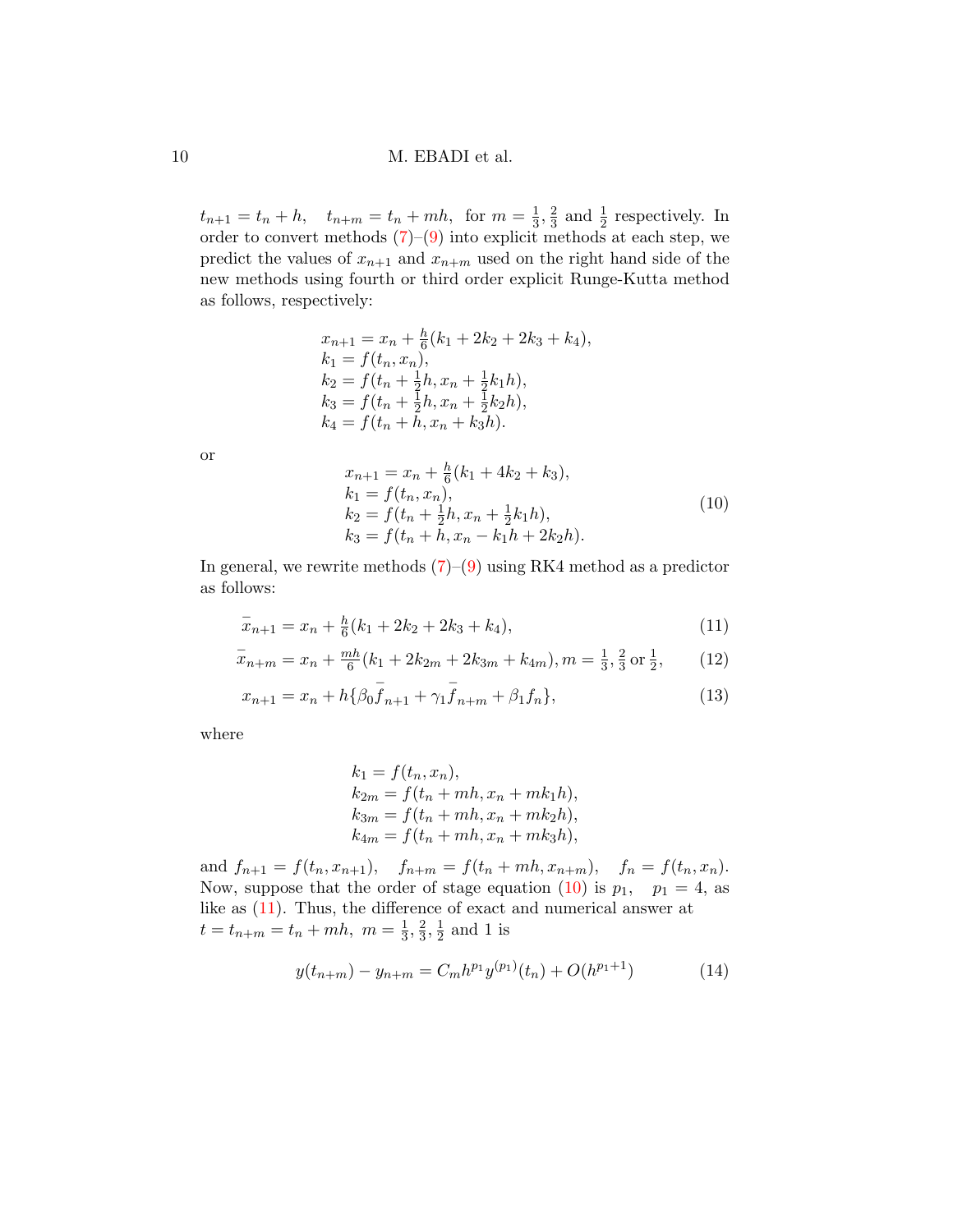where  $C_m$  is the error constant of the methodology [\(11\)](#page-9-1) or [\(13\)](#page-9-2) with corresponding m which can take only one of the values  $\frac{1}{3}$ ,  $\frac{2}{3}$  $\frac{2}{3}, \frac{1}{2}$  $\frac{1}{2}$ , together with the value 1 related to methods  $(10)$  and  $(11)$  respectively. The difference operator associated to methodology  $(12)$ , of the *pth* order  $(p = 3 \text{ or } 4)$ , can be written as

<span id="page-10-0"></span>
$$
y(t_{n+1}) - y_{n+1} = Ch^p y^{(p)}(t_n) + O(h^{p+1})
$$
\n(15)

which C is the error constant of the methodology  $(13)$ . Therefore, we obtain a theorem as:

## Theorem 4.1. Suppose that

- 1. the Equation [\(11\)](#page-9-1) be of order  $p_1$ ,
- 2. the Equation[\(12\)](#page-9-3) be of order  $p_1$  too,
- 3. the Equation  $(13)$  be of order p,

thus, the order of  $(11)$  – $(12)$  is p.

**Proof.** Suppose that m can only take one of the values  $\frac{1}{3}$ ,  $\frac{2}{3}$  $\frac{2}{3}$  or  $\frac{1}{2}$  and  $y_n$  is exact. From  $(15)$  and  $(13)$  one can write

$$
y(t_{n+1}) - y_{n+1} = h\beta_m[f(t_{n+m}, y(t_{n+m})) - f(t_{n+m}, \overline{y}_{n+m})]
$$
  
+  $h\beta_1[f(t_{n+1}, y(t_{n+1})) - f(t_{n+1}, \overline{y}_{n+1})] + Ch^p y^{(p)}(t_n) + O(h^{p+1}).$ 

Considering properties of the IVPs of the form [\(4\)](#page-7-1), for some values such as  $\eta_m$  and  $\eta_1$  belong to intervals  $(\overline{y}_{n+m}, y(t_{n+m}))$  and  $(\overline{y}_{n+1}, y(t_{n+1}))$ respectively, we can write

$$
f(t_{n+m}, y(t_{n+m})) - f(t_{n+m}, \overline{y}_{n+m}) = \frac{\partial f}{\partial y}(t_{n+m}, \eta_{n+m})(y(t_{n+m}) - \overline{y}_{n+m}),
$$
  

$$
f(t_{n+1}, y(t_{n+1})) - f(t_{n+1}, \overline{y}_{n+1}) = \frac{\partial f}{\partial y}(t_{n+1}, \eta_{n+1})(y(t_{n+1}) - \overline{y}_{n+1}).
$$

Therefore, by using [\(14\)](#page-9-4), we have

$$
y(t_{n+1}) - y_{n+1} = h\beta_m \left[ \frac{\partial f}{\partial y}(t_{n+m}, \eta_{n+m})(y(t_{n+m}) - \overline{y}_{n+m}) \right] + h\beta_1 \left[ \frac{\partial f}{\partial y}(t_{n+1}, \eta_{n+1})(y(t_{n+1}) - \overline{y}_{n+1}) \right] + Ch^p y^{(p)}(t_n) + O(h^{p+1}).
$$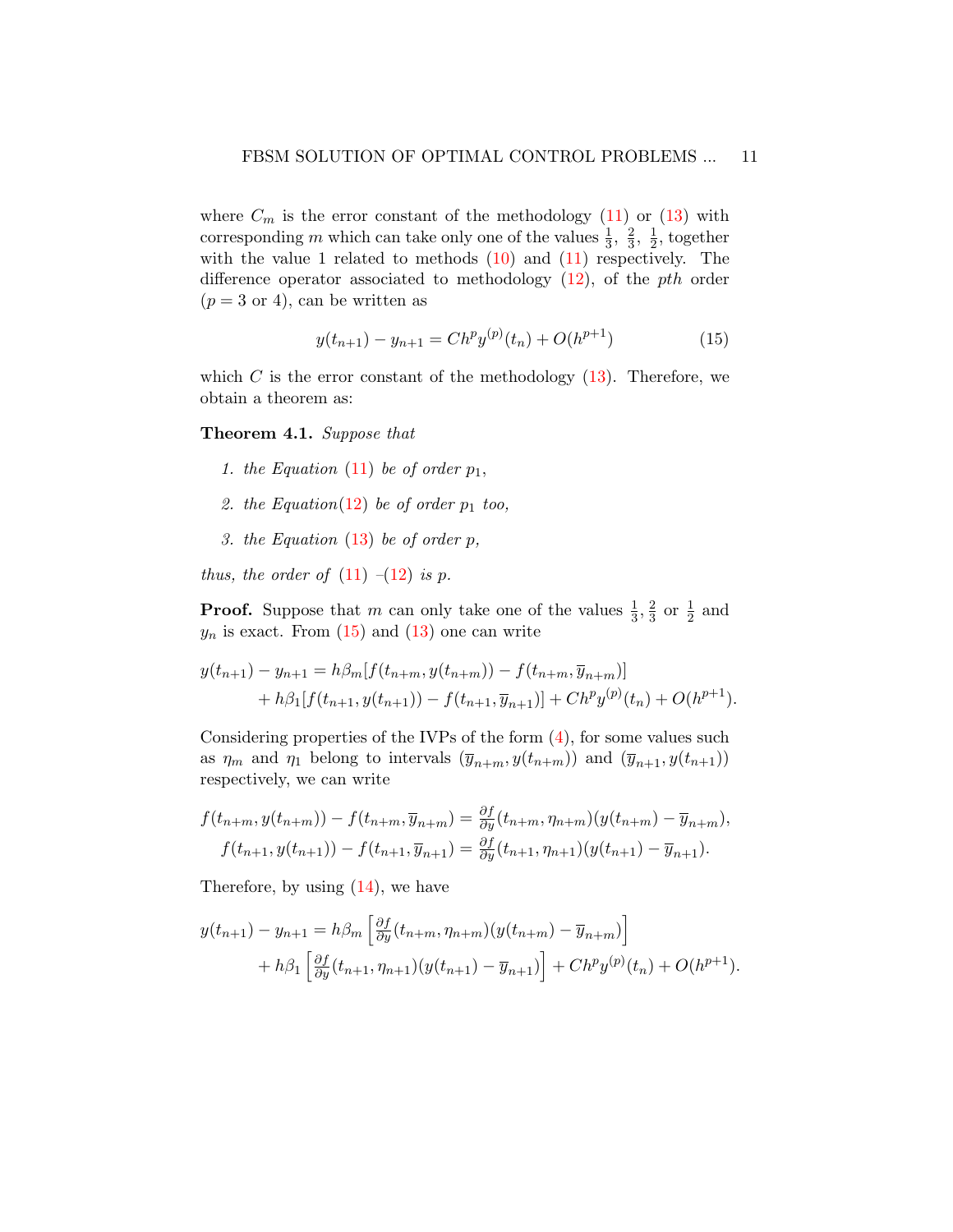Applying equation [\(13\)](#page-9-2) to this gives us

$$
y(t_{n+1}) - y_{n+1} = h\beta_m \left[ \frac{\partial f}{\partial y}(t_{n+m}, \eta_{n+m}) C_m h^{p_1} y^{(p_1)}(t_n) + O(h^{p_1+1}) \right]
$$
  
+  $h\beta_1 \left[ \frac{\partial f}{\partial y}(t_{n+1}, \eta_{n+1}) C_1 h^{p_1} y^{(p_1)}(t_n) + O(h^{p_1+1}) \right] + C h^p y^{(p)}(t_n) + O(h^{p+1})$   
=  $h^p \left\{ \beta_m \left[ \frac{\partial f}{\partial y}(t_{n+m}, \eta_{n+m}) C_m h^{p_1-p+1} y^{(p_1)}(t_n) \right] \right\}$   
+  $h^p \beta_1 \left\{ \left[ \frac{\partial f}{\partial y}(t_{n+1}, \eta_{n+1}) C_1 h^{p_1-p+1} y^{(p_1)}(t_n) \right] + C y^{(p)}(t_n) \right\} + O(h^{p+1})$ 

where  $p_1 \geq p$ . Thus, it can be concluded that the methodology [\(11\)](#page-9-1)–[\(13\)](#page-9-2) is of order p and so the proof is completed.  $\square$ 

By following the same way as presented above, it can be proved that the methods  $(7)$  –[\(9\)](#page-8-1) using RK3 method as a predictor (Runge-kutta of order 3) of the form

$$
\overline{x}_{n+1} = x_n + \frac{h}{6}(k_1 + 4k_2 + k_3),
$$
  
\n
$$
\overline{x}_{n+m} = x_n + \frac{mh}{6}(k_1 + 2k_2m + 2k_3m), \quad m = \frac{1}{3}, \frac{2}{3} \text{ or } \frac{1}{2},
$$
  
\n
$$
x_{n+1} = x_n + h\{\beta_1 \overline{f}_{n+1} + \gamma_1 \overline{f}_{n+m} + \beta_0 f_n\},
$$

where

$$
k_1 = f(t_n, x_n),
$$
  
\n
$$
k_{2m} = f(t_n + mh, x_n + mk_1h),
$$
  
\n
$$
k_{3m} = f(t_n + mh, x_n + mk_2h),
$$

and

$$
f_{n+1} = f(t_n, x_{n+1}),
$$
  $f_{n+m} = f(t_n + mh, x_{n+m}),$   $f_n = f(t_n, x_n).$ 

# <span id="page-11-0"></span>5 Stability analysis of the new methods

Now we want to examine the stability analysis of new methods. We consider Dahlquist test problem  $x' = \lambda x$  to investigate the stability region of the methods presented in this study. Using the Dahlquist test problem to the methods  $(11)$ – $(13)$  inserting  $p_1 = 4$ , the following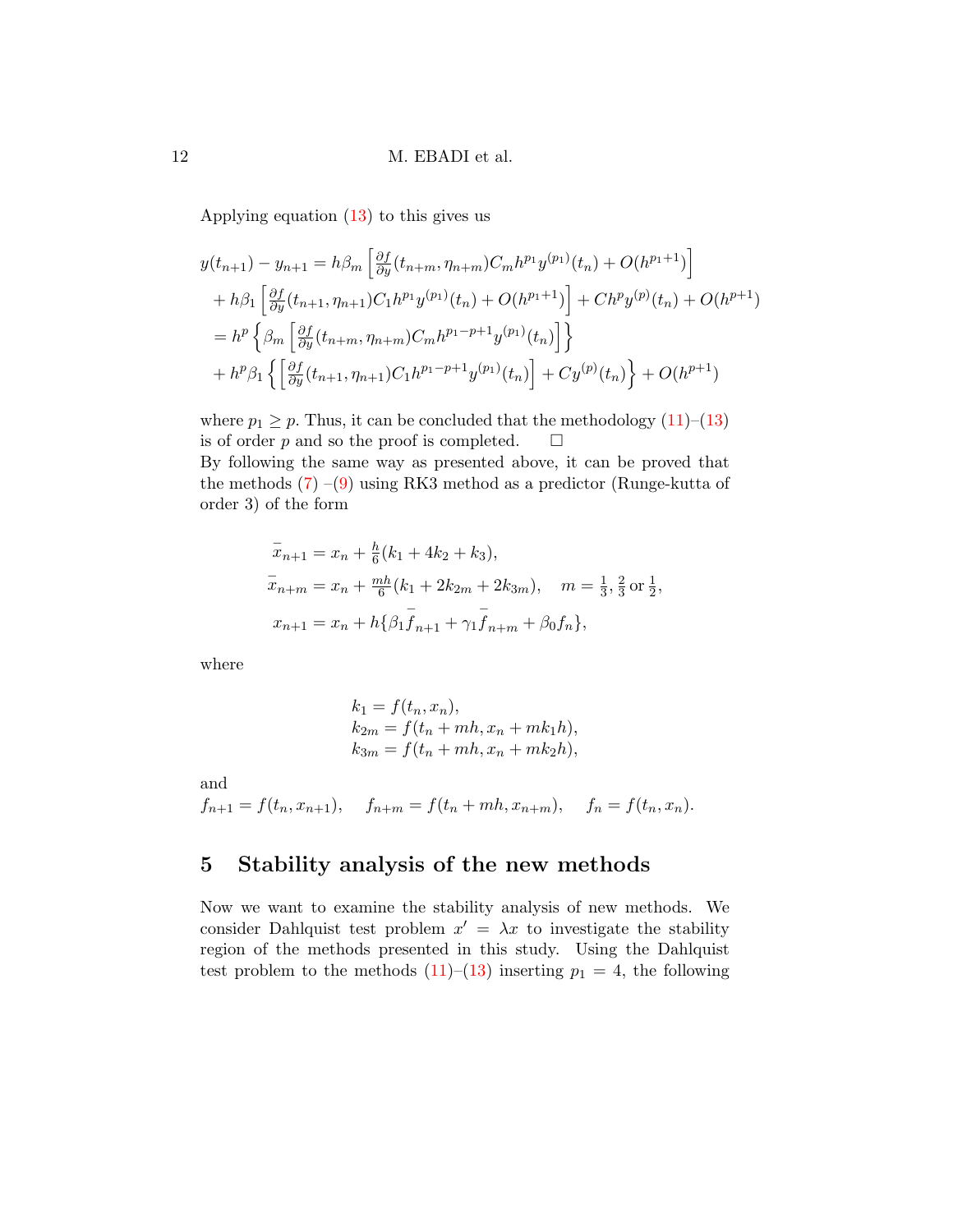equations can be obtained:

<span id="page-12-0"></span>
$$
\bar{x}_{n+1} = \left(1 + \bar{h} + \frac{(\bar{h})^2}{2!} + \frac{(\bar{h})^3}{3!} + \frac{(\bar{h})^4}{4!} \right) x_n,
$$
\n
$$
= \left(1 + \bar{h} + \frac{(\bar{h})^2}{2!} + \frac{(\bar{h})^3}{4!} \right) (m\bar{h})^4
$$
\n
$$
= \left(1 + \bar{h} + \frac{(\bar{h})^2}{2!} + \frac{(\bar{h})^3}{4!} \right) (m\bar{h})^4
$$
\n
$$
= 1 + 2 = 1
$$
\n(16)

$$
\bar{x}_{n+m} = \left(1 + \frac{mh}{1!} + \frac{(mh)^2}{2!} + \frac{(mh)^3}{3!} + \frac{(mh)^4}{4!}\right)x_n, \quad m = \frac{1}{3}, \frac{2}{3} \text{ or } \frac{1}{2},\tag{17}
$$

<span id="page-12-2"></span><span id="page-12-1"></span>
$$
x_{n+1} = x_n + h\{\beta_0 f_{n+1} + \gamma_1 f_{n+m} + \beta_1 f_n\},\tag{18}
$$

where  $\bar{h} = h\lambda$ . By substituting [\(16\)](#page-12-0) and [\(17\)](#page-12-1) into [\(18\)](#page-12-2), the following equation is obtained:

<span id="page-12-3"></span>
$$
x_{n+1} = x_n + h \left\{ \beta_0 \left( 1 + \bar{h} + \frac{(\bar{h})^2}{2!} + \frac{(\bar{h})^3}{3!} \frac{(\bar{h})^4}{4!} \right) x_n \right\} + h \left\{ \gamma_1 \left( 1 + \frac{m\bar{h}}{1!} + \frac{(m\bar{h})^2}{2!} + \frac{(m\bar{h})^3}{3!} + \frac{(m\bar{h})^4}{4!} \right) x_n + \beta_1 x_n \right\}.
$$
 (19)

By inserting  $x_n = r^n$  into [\(19\)](#page-12-3) and dividing by  $r^n$  we can obtain:

$$
r^{n+1} = r^n \left\{ 1 + \bar{h}(\beta_0 + \beta_1 + \gamma_1) + (\beta_0 + \gamma_1 m)\bar{h}^2 + \frac{(\beta_0 + \gamma_1 m^2)\bar{h}^3}{2} \right\}
$$

$$
+ r^n \left\{ \frac{(\beta_0 + \gamma_1 m^3)\bar{h}^4}{6} + \frac{(\beta_0 + \gamma_1 m^4)\bar{h}^5}{24} \right\}
$$

$$
\Rightarrow r = 1 + \bar{h}(\beta_0 + \beta_1 + \gamma_1) + (\beta_0 + \gamma_1 m)\bar{h}^2 + \frac{(\beta_0 + \gamma_1 m^2)\bar{h}^3}{2} + \frac{(\beta_0 + \gamma_1 m^3)\bar{h}^4}{6} + \frac{(\beta_0 + \gamma_1 m^4)\bar{h}^5}{24}.
$$

which is the stability polynomial of the methods  $(11) - (13)$  $(11) - (13)$  $(11) - (13)$  for  $m =$ 1  $\frac{1}{3}, \frac{2}{3}$  $\frac{2}{3}$  or  $\frac{1}{2}$  where  $p_1 = 4$ . By following the same way for  $p_1 = 3$ , we can obtain:

<span id="page-12-5"></span><span id="page-12-4"></span>
$$
\bar{x}_{n+1} = \left(1 + \bar{h} + \frac{(\bar{h})^2}{2!} + \frac{(\bar{h})^3}{3!}x_n,\right) (20)
$$

$$
\bar{x}_{n+m} = \left(1 + \frac{m\bar{h}}{1!} + \frac{(m\bar{h})^2}{2!} + \frac{(m\bar{h})^3}{3!}\right)x_n, \quad m = \frac{1}{3}, \frac{2}{3}, \text{ or } \frac{1}{2}, \quad (21)
$$

<span id="page-12-6"></span>
$$
x_{n+1} = x_n + h\{\beta_0 \bar{f}_{n+1} + \gamma_1 \bar{f}_{n+m} + \beta_1 f_n\},\tag{22}
$$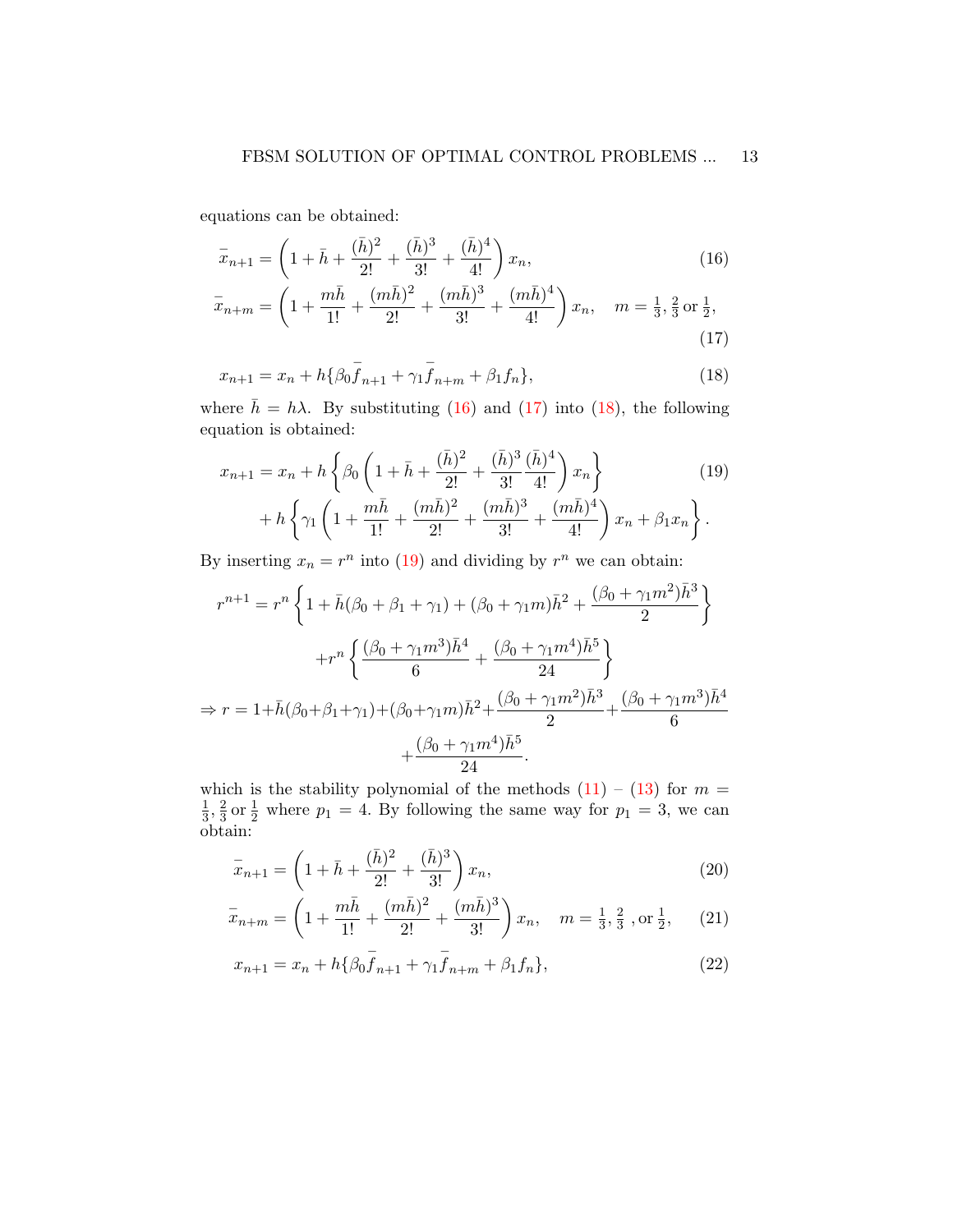where  $\bar{h} = h\lambda$ . By substituting [\(20\)](#page-12-4) and [\(21\)](#page-12-5) into [\(22\)](#page-12-6), the following equation is obtained:

$$
x_{n+1} = x_n + h \left\{ \beta_0 \left( 1 + \bar{h} + \frac{(\bar{h})^2}{2!} + \frac{(\bar{h})^3}{3!} \frac{(\bar{h})^4}{4!} \right) x_n \right\} + h \left\{ \gamma_1 \left( 1 + \frac{m\bar{h}}{1!} + \frac{(m\bar{h})^2}{2!} + \frac{(m\bar{h})^3}{3!} + \right) x_n + \beta_1 x_n \right\}.
$$

By inserting  $x_n = r^n$  into [\(19\)](#page-12-3) and dividing by  $r^n$  we can obtain:

$$
r^{n+1} = r^n \left\{ 1 + \bar{h}(\beta_0 + \beta_1 + \gamma_1) + (\beta_0 + \gamma_1 m)\bar{h}^2 \right\}
$$
  
+ 
$$
r^n \left\{ \frac{(\beta_0 + \gamma_1 m^2)\bar{h}^3}{2} + \frac{(\beta_0 + \gamma_1 m^3)\bar{h}^4}{6} \right\}
$$
  

$$
\Rightarrow r = 1 + \bar{h}(\beta_0 + \beta_1 + \gamma_1) + (\beta_0 + \gamma_1 m)\bar{h}^2
$$
  

$$
+ \frac{(\beta_0 + \gamma_1 m^2)\bar{h}^3}{2} + \frac{(\beta_0 + \gamma_1 m^3)\bar{h}^4}{6}.
$$

<span id="page-13-0"></span>

**Figure 1:** (a) Stability region of rk3 and Method1 where  $p_1 = 3$ . (b) Stability region of rk4 and Method 1 where  $p_1=4.$ 

We show the stability of the Method[1](#page-13-0), where  $p_1 = 3$  in Figure 1 and compared Runge- Kutta of Rank 3 method. It can be seen that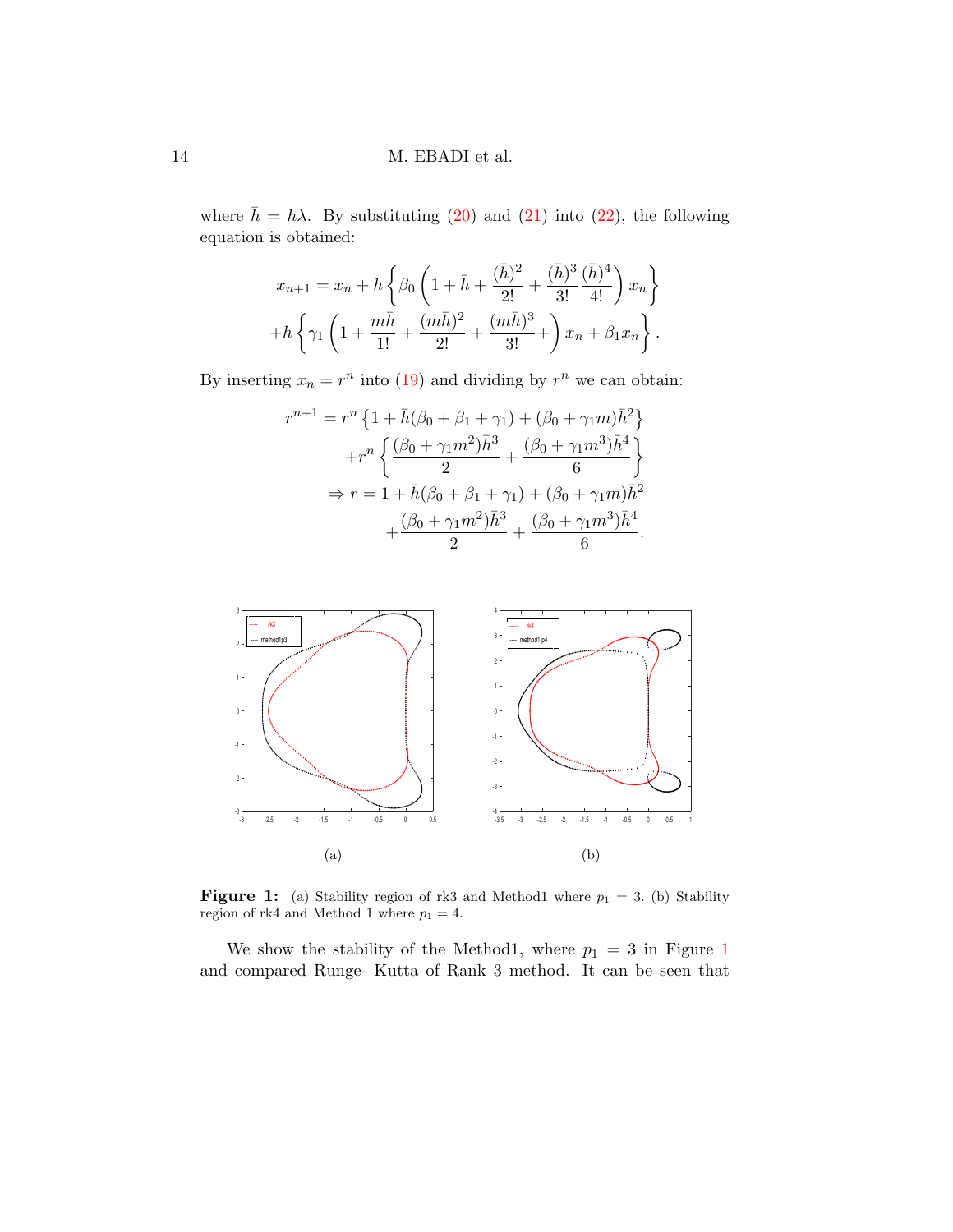the stability zone of the proposed scheme is larger than the stability region of the rk3 scheme. Furthermore, this proves the efficiency of the propsed method. We show the stability of the Method1, where  $p_1 = 4$ . in Figure [1](#page-13-0) and We compared Runge- Kutta of Rank 4 methods. It can be seen that the stability zone of the proposed scheme is larger than the stability region of the rk4 scheme. Furthermore, this proves the efficiency of the proposed method. We show the stability of the

<span id="page-14-0"></span>

**Figure 2:** (a) Stability region of rk3 and Method2 where  $p_1 = 3$ . (b) Stability region of rk4 and Method2 where  $p_1 = 4$ .

Method[2](#page-14-0), where  $p_1 = 3$  in Figure 2 and compared Runge- Kutta of rank 3 methods. One can observe the stability region in the current scheme is larger than the stability region of the rk4 and rk3 methods. Furthermore, this proves the efficiency of the propsed method, and we show the stability of the Method2 where  $p_1 = 4$  in Figure1 and compared Runge- Kutta of rank 4 method. One can observe that the stability region of the propsed methodology is larger than the stability region of the rk4 and rk3 methods.In aditional, this proves the efficiency of the propsed method. We show the stability of the Method3, where  $p_1 = 3$ in Figure [3](#page-15-1) and compared Runge-Kutta of rank 3 method. One can observe that the stability region of the new scheme is larger, and this proves the efficiency of the new method, and we show the stability of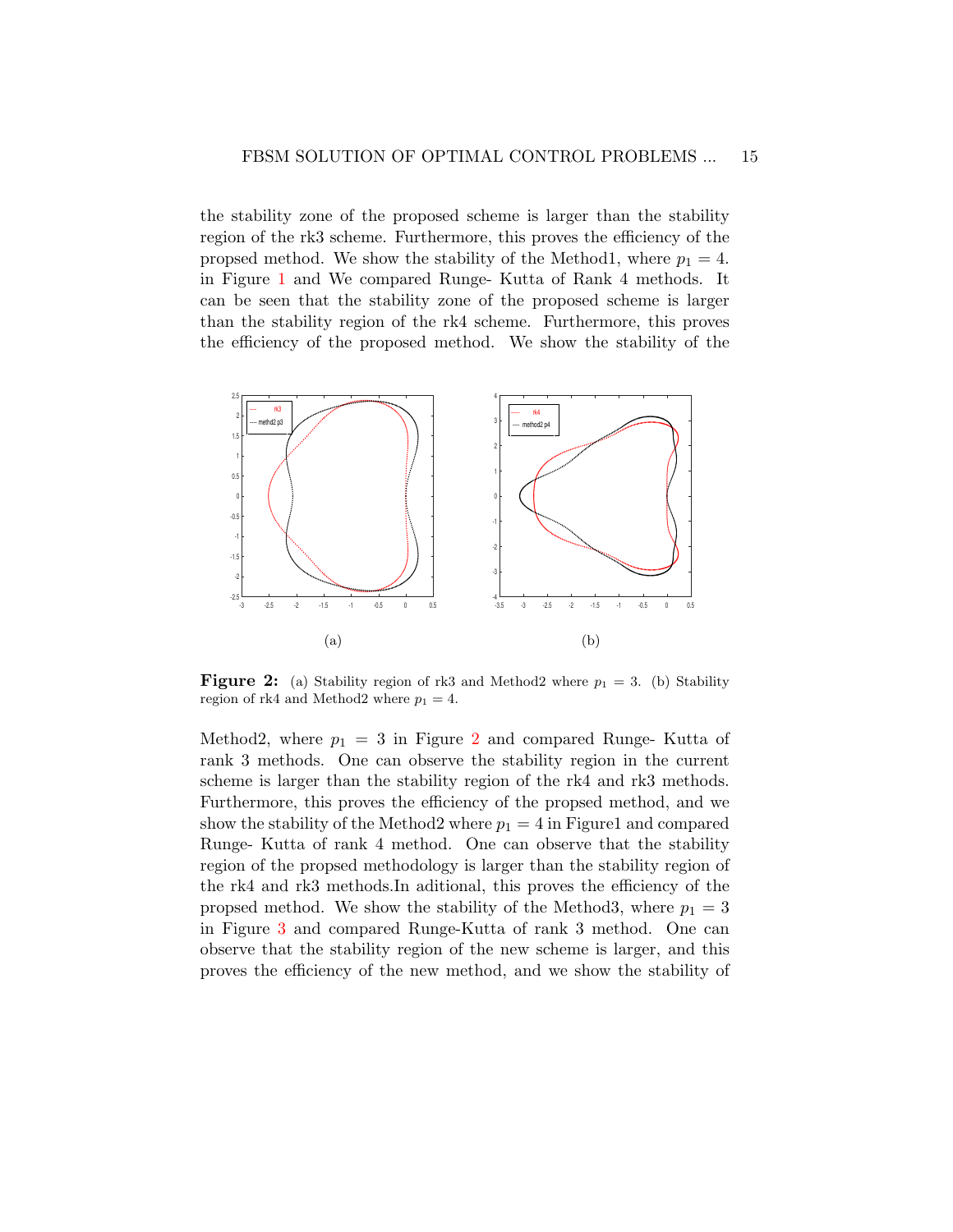<span id="page-15-1"></span>

**Figure 3:** (a) Stability region of rk3 and Method3 where  $p_1 = 3$ . (b) Stability region of rk4 and Method3 where  $p_1 = 4$ .

the Method[3](#page-15-1) where  $p_1 = 4$  in Figure 3 and compared Runge-Kutta of rank 4 method. One can observe that the stability region of the new scheme is larger.

## <span id="page-15-0"></span>6 Convergence

## 6.1 Convergence of FBSMs

In simpler terms, solving the OC problem with the FBSM method is actually finding  $(x(t), \lambda(t), u(t))$  as

$$
x'(t) = g(t, x(t), u(t)), \quad x(t_0) = x_0,
$$
  
\n
$$
\lambda'(t) = p_1(t, x(t), u(t)) + \lambda(t)p_2(t, x(t), u(t)), \quad \lambda(t_N) = 0,
$$
  
\n
$$
u(t) = p_3(t, x(t), u(t)).
$$

Here  $x_0 \in R^n$  and  $t_0 < t_N$  are given real numbers. To prove the convergence of the FBSM method, it is necessary to have the following conditions.

(B) The functions  $g, p_1, p_2$  and  $p_3$  are Lipschitz-continuous based on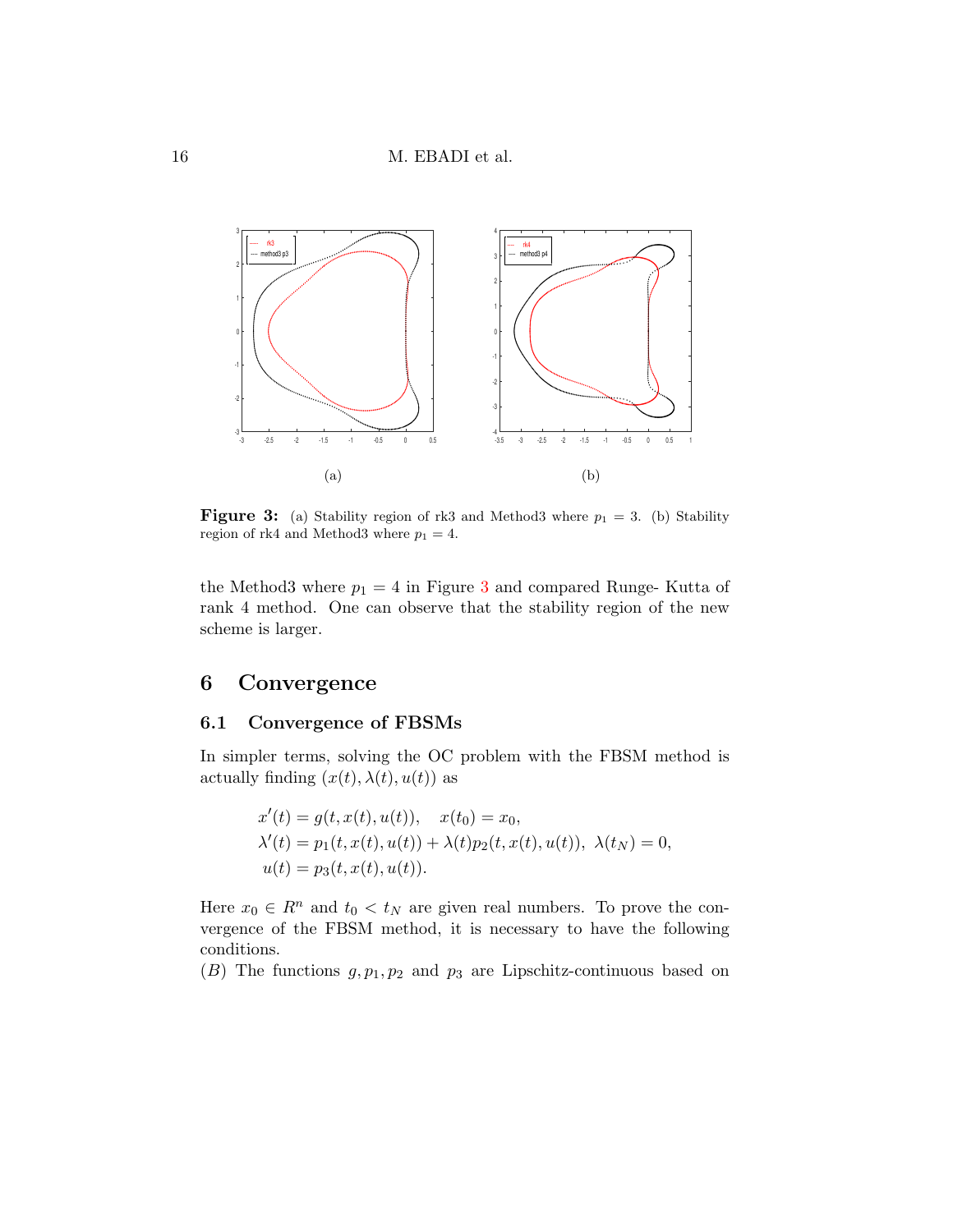their 2nd and 3th arguments, with Lipschitz-constants  $L_g, L_{p_1}$ ,

$$
|g(t, x_1, u_1) - g(t, x_2, u_2)| \leq L_g(|x_1 - x_2| + |u_1 - u_2|).
$$

Moreover,  $\Lambda = ||\lambda||_{\infty}$  and  $H = ||p_2||_{\infty} < \infty$ .

**Theorem 6.1.** Under the assumptions  $(B)$ , if

$$
c_0 \equiv L_{p_3} \left\{ \left[ \exp(L_g(t_N - t_0)) - 1 \right] \right\} + L_{p_3} \left\{ (L_{p_1} + \Lambda L_{p_2}) \right\}
$$
  

$$
\frac{1}{H} \left[ \exp(H(t_N - t_0)) - 1 \right] \left[ \exp(L_g(t_N - t_0)) + 1 \right] \right\} < 1,
$$

then one has convergence: as  $k \to \infty$ ,

$$
\max_{t_0 \le t \le t_N} |x(t) - x^{(k)}(t)| + \max_{t_0 \le t \le t_N} |\lambda(t) - \lambda^{(k)}(t)|
$$
  
+ 
$$
\max_{t_0 \le t \le t_N} |u(t) - u^{(k)}(t)| \to 0.
$$

**Proof.** We refer the reader to [\[22\]](#page-31-4).  $\Box$ 

## 6.2 Convergence of the proposed method

One important property of numerical methods related to truncation errors is convergence. In this section, after mentioning a few definitions, we prove that our proposed method is convergent.

Definition 6.2. linear Mulistep Methods are generally described as follows:

$$
\sum_{j=1}^{k} \alpha_j y_{n+j} = h \sum_{j=1}^{k} \beta_j f_{n+j} \qquad LMM.
$$

Definition 6.3. The first characteristic polynomial of LMM methods is defined as follows:

$$
\rho(\xi) = \alpha_1 \xi^1 + \alpha_2 \xi^2 + \dots + \alpha_k \xi^k.
$$

Definition 6.4. The second characteristic polynomial of LMM methods is defined as follows:

$$
\sigma(\xi) = \beta_1 \xi^1 + \beta_2 \xi^2 + \dots + \alpha_k \xi^k.
$$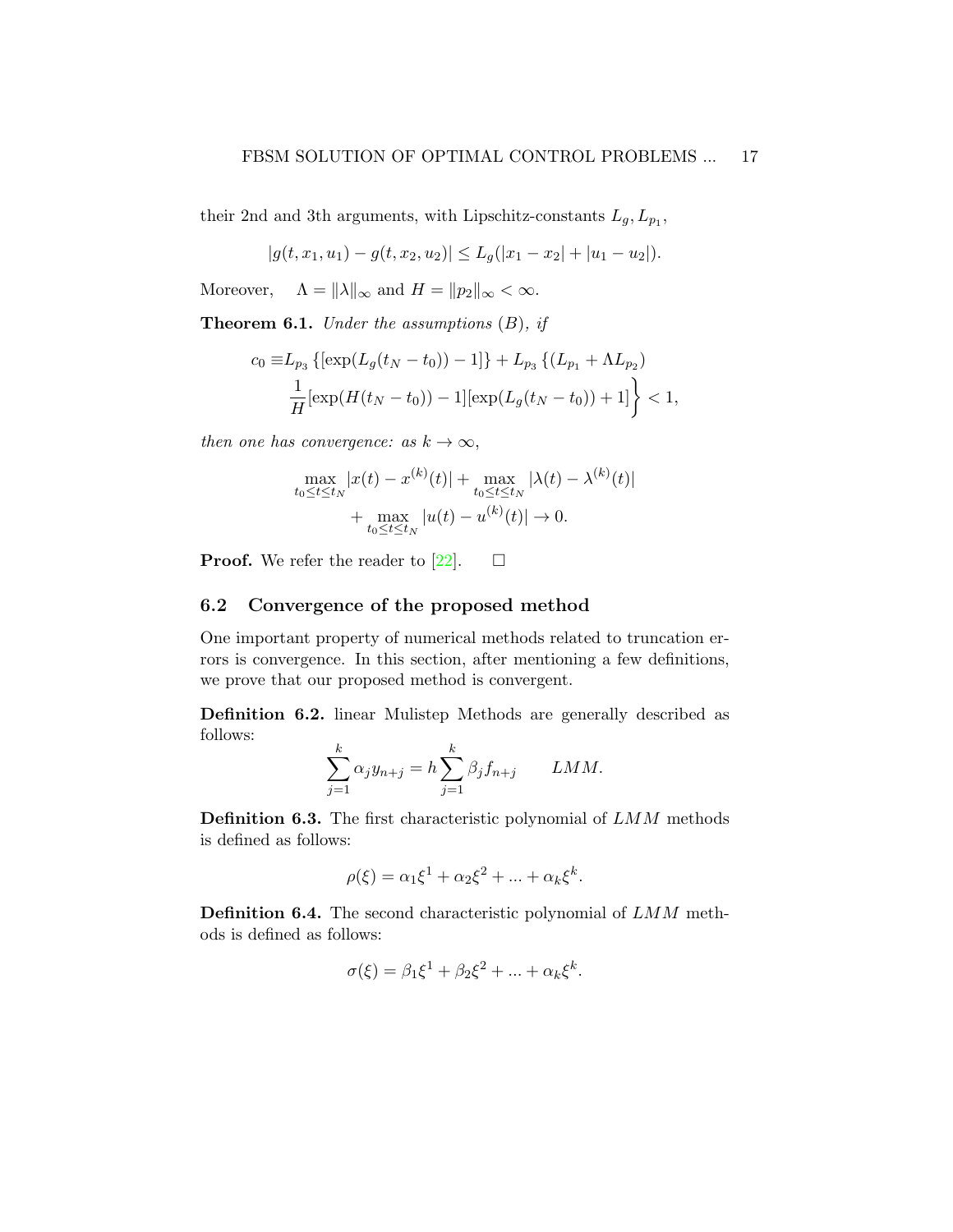Definition 6.5. If the method at least rank one, then it is compatible, or in other word:

 $\rho(1) = 0, \quad \rho'(1) = \sigma(1).$ 

Definition 6.6. A polynomial applies to the root condition, when if any roots satisfies  $|r| \leq 1$  and then satisfies  $|r| = 1$  are simple.

Definition 6.7. Every LMM is called zero-stable ,when the polynomial of its first characteristic  $\rho(r)$  applies to the root condition.

<span id="page-17-1"></span>Theorem 6.8 (Dalquist ). Every LMM is convergent, if and only if, at the same time, it be consistent and zero-stable.

**Proof.** We refer the reader to [\[14\]](#page-30-7).  $\Box$ 

Remark 6.9. Because the methods presented in this article are consistent and zero stable. therefor, according to Theorem [6.8](#page-17-1) the proposed method is covergent.

# <span id="page-17-0"></span>7 Numerical results using FBSM and new methods

One of The important cases of OC is the problem of linear regulators. In this part of the article we state its general state and solve an example in this field with new methods and compare its numerical results with FBSM method. Let  $E, P(t)$  and  $S(t)$  be nonnegative and symmetric definite matrices. A linear regulator problem with linear state space is called and its cost function is as follows:

$$
F(u) = \frac{1}{2}x^{T}(t_{f})Ex(t_{1}) + \frac{1}{2}\int_{t_{0}}^{t_{f}} [x^{t}P(t)x(t) + u^{T}(t)S(t)u(t)]dt.
$$

Example [7.2](#page-20-0) is related to the effect of Medicine on Cancerous Cells, Example [7.3.](#page-23-0) the general form is a Linear-Qudratic Models and Example [7.4](#page-26-0) is a nonlinear Model and Related to the OC of rubella.

<span id="page-17-2"></span>Example 7.1. (linear regulator problem) Let we have the following OC problem [\[22\]](#page-31-4):

$$
\min_{u} \frac{1}{2} \int_0^1 x(t)^2 + u(t)^2 dt
$$
  
\n
$$
st. \quad x'(t) = -x(t) + u(t), \quad x(0) = 1.
$$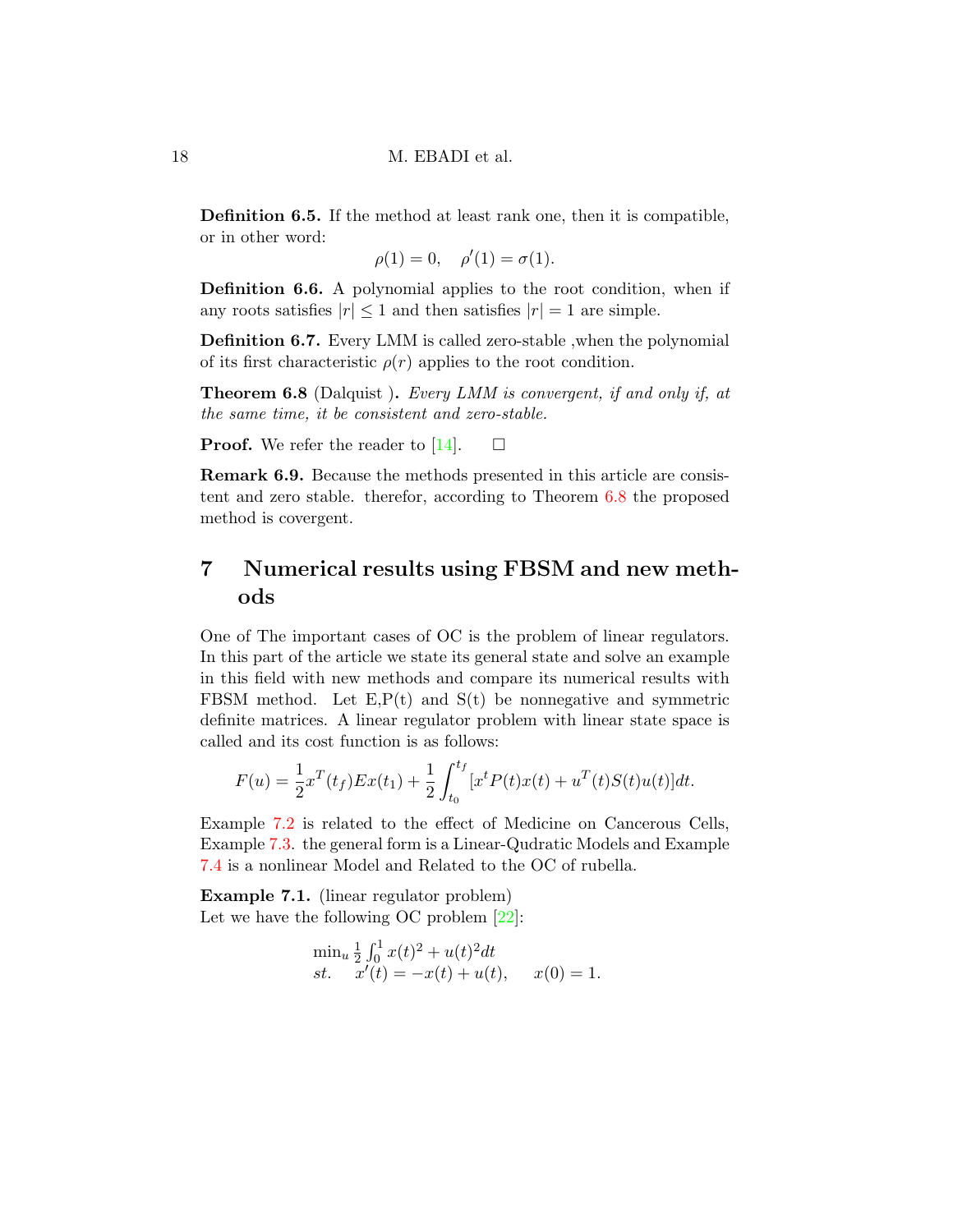The Pontryagin's Maximum-Principle can be utilized to construction of any analytic answer

$$
H(t, x, u, \lambda) = \frac{1}{2} (x(t)^2 + u(t)^2) + \lambda(-x(t) + u(t)),
$$
  

$$
\frac{\partial H}{\partial u} = 0 \quad at \quad u^* \quad \Rightarrow u^* + \lambda = 0 \Rightarrow u^* = -\lambda,
$$
  

$$
\lambda' = -\frac{\partial H}{\partial x} = -x + \lambda, \quad \lambda(1) = 0.
$$

And by the state equation, one gets a linear differential-algebric system as follows.

$$
x'(t) = -x(t) + u(t), \quad x(0) = 1
$$

$$
\lambda'(t) = \lambda(t) - x(t), \quad \lambda(1) = 0
$$

$$
u(t) = -\lambda(t).
$$

The solution is

$$
x^*(t) = \frac{\sqrt{2}\cosh(\sqrt{2}(t-1)) - \sinh(\sqrt{2}(t-1))}{\sqrt{2}\cosh(\sqrt{2}) + \sinh(\sqrt{2})}
$$
 and  

$$
u^*(t) = \frac{\sinh(\sqrt{2}(t-1))}{\sqrt{2}\cosh(\sqrt{2}) + \sinh(\sqrt{2})}.
$$

The optimal condition of the performance index is  $J = .1929092981$ and The final condition of the state is  $x(1) = .2819695346$ . The last condition of the control is 0 and the initial condition of the co state is  $\lambda(0) = .3858185962$ . Matlab implementation of the new methods of Example [7.1](#page-17-2) was determined as follows. The results are shown in Figure4 with  $h = \frac{1}{10}$  and in Tables [1-](#page-19-0)[4.](#page-20-1) These results show that the new methods are more accurate than the FBSM method under the 4th and 3th order Runge-Kutta. To avoid increasing the number of pages of the article, the Figure of method 1 has been selected and drawn as an example. The Figure of the other methods is similar to method 1.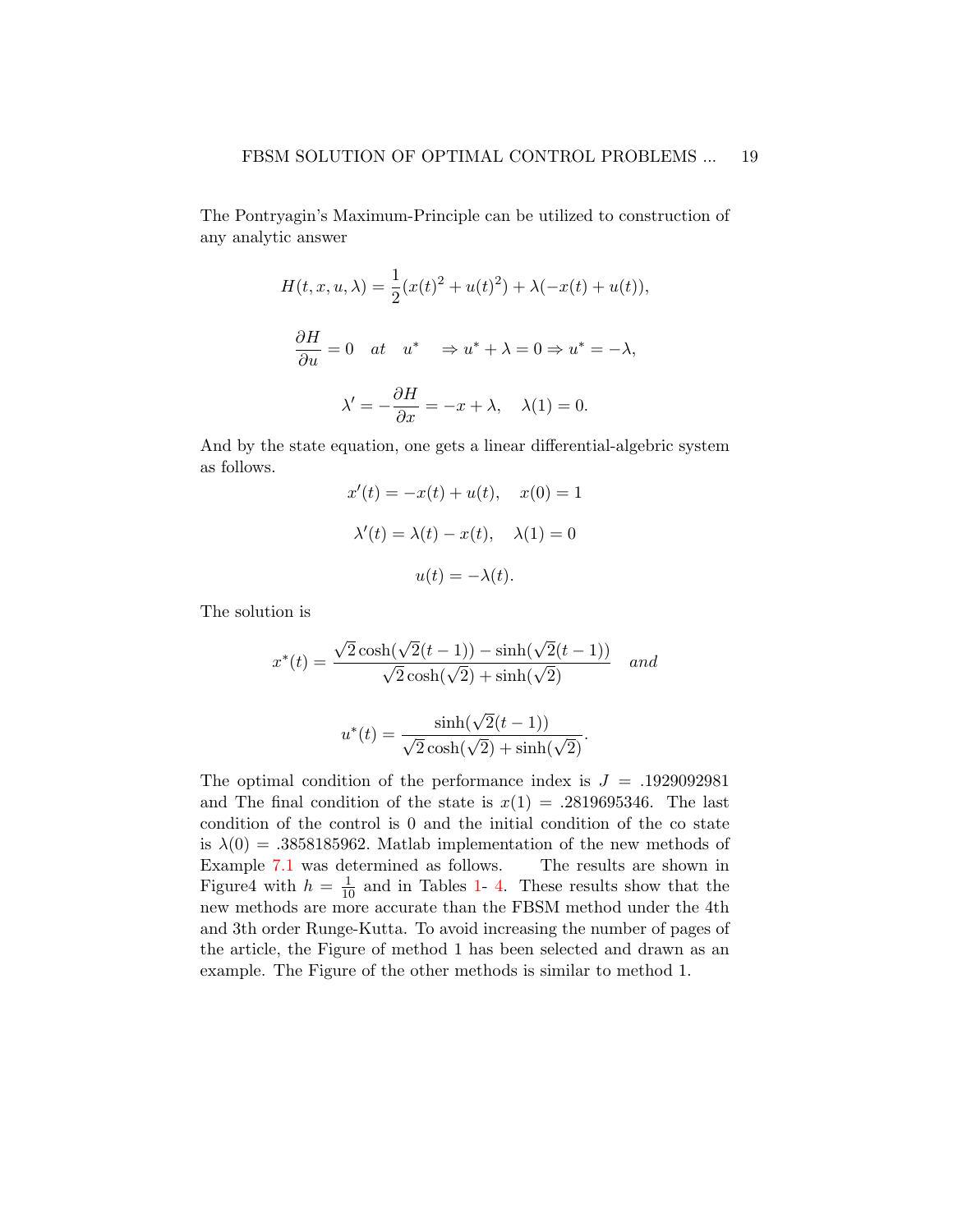

Figure 4: (a) The optimal state and control in Example [7.1](#page-17-2) (Rk4). (b) The optimal state and control values in Example [7.1](#page-17-2) (Method1, where  $p_1 = 4$ ).

<span id="page-19-0"></span>**Table 1:** End Error of control values in Example [7.1](#page-17-2) where  $p_1 = 4$ ,  $t =$ .9.

| N    | FBSM_rk4 Method1 Method2 Method3 |                                     |  |
|------|----------------------------------|-------------------------------------|--|
| 10   | 3.5468e-5                        | $1.5003e-5$ $1.1891e-5$ $9.1624e-6$ |  |
| 30   | $1.4072e-5$                      | 8.5749e-6 1.1443e-5 9.1645e-6       |  |
| 100  | $1.9391e-5$                      | 1.8900e-5 1.9155e-5 1.8955e-5       |  |
| 500- | 3.3824e-8                        | 1.4209e-8 2.4338e-8 1.6390e-8       |  |

**Table 2:** End Error of control values in Example [7.1](#page-17-2) where  $p_1 = 3$ ,  $t =$ .9.

| N           | FBSM_rk3 Method1 Method2 Method3 |                                                                      |  |
|-------------|----------------------------------|----------------------------------------------------------------------|--|
| 10.         | 3.3172e-5                        | $9.2263e-6$ $3.2725e-5$ $9.1004e-6$                                  |  |
| 30-<br>100. | 1.3993e-5<br>1.9381e-5           | $9.1904e-6$ $6.1536e-6$ $9.1953e-6$<br>1.8955e-5 1.8683e-5 1.8955e-5 |  |
|             | 500 3.3821e-8                    | 1.6389e-8 5.4958e-9 1.6390e-8                                        |  |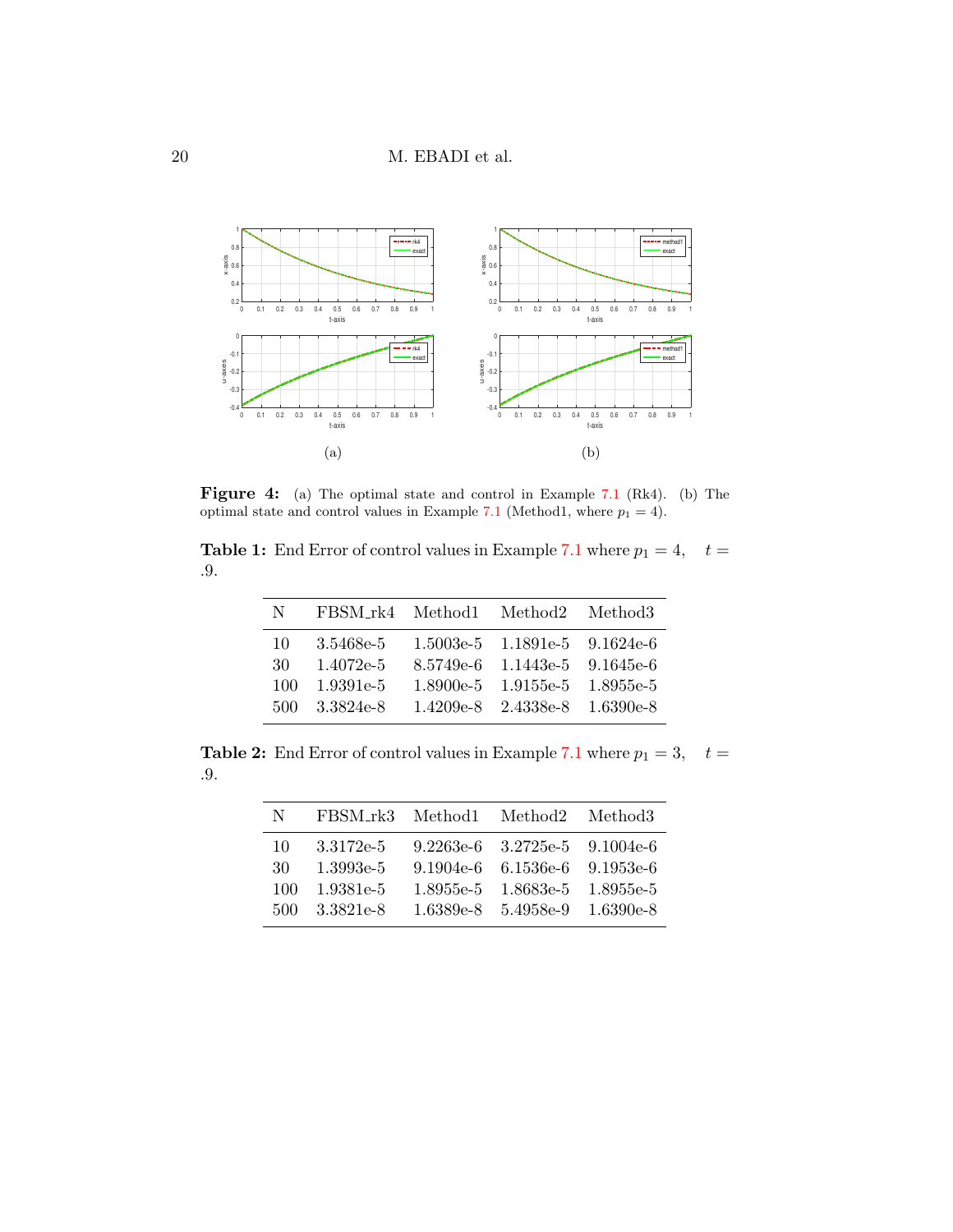**Table 3:** The Error of estimate of the value of the objective  $J_{approx}$  in Example [7.1](#page-17-2) where  $p_1 = 4$ .

| N    | et a       | FBSM_rk4 Method1 Method2 Method3 |                                     |  |
|------|------------|----------------------------------|-------------------------------------|--|
| 10.  | - 0.001    | 1.4263e-3                        | $1.3302e-3$ $1.4070e-3$ $1.3407e-3$ |  |
| 30   | 0.001      | 1.5403e-4                        | 1.4361e-4 1.5190e-4 1.4477e-4       |  |
| 100. | 0.001      | $6.0107e-5$                      | 5.9178e-5 5.9915e-5 5.9281e-5       |  |
| 500- | - 0.000001 | 5.6024-7                         | $5.2301e-7$ $5.5246e-7$ $5.2715e-7$ |  |

<span id="page-20-1"></span>**Table 4:** The Error of estimate of the value of the objective  $J_{approx}$  in Example [7.1](#page-17-2) where  $p_1 = 3$ .

| N    | et a     | FBSM_rk3 Method1 Method2 Method3 |                                     |  |
|------|----------|----------------------------------|-------------------------------------|--|
| 10.  | - 0.001  | 1.4158e-3                        | $1.3414e-3$ $1.2875e-3$ $1.3410e-3$ |  |
| 30-  | 0.001    | 1.5366e-4                        | 1.4478e-4 1.3897e-4 1.4477e-4       |  |
| 100. | 0.001    | $6.0098e-5$                      | 5.9281e-5 5.8764e-5 5.9281e-5       |  |
| 500- | 0.000001 | 5.6017e-7                        | $5.2715e-7$ $5.0646e-7$ $5.2715e-7$ |  |

## 7.1 Application of the proposed method in Effect of drug on cancer cells

<span id="page-20-0"></span>Example 7.2. In general, suppose the following set-up,

$$
\max_{u} \left[ \phi(x(t_1)) + \int_{t_0}^{t_1} f(t, x(t), u(t)) dt \right]
$$

subject to  $x' = g(t, x(t), u(t)), \quad x(t_0) = x_0.$ 

Suppose  $x(t)$  is the number of tumor cells at moment t (with exponential growth rate  $\alpha$ ), and  $u(t)$  the drug concentration. We want to minimize the number of tumor cells at the end of the treatment period and minimize the harmful influence of drug accumulation in the body. Therefore, the problem is as follows, which is solved by another method in reference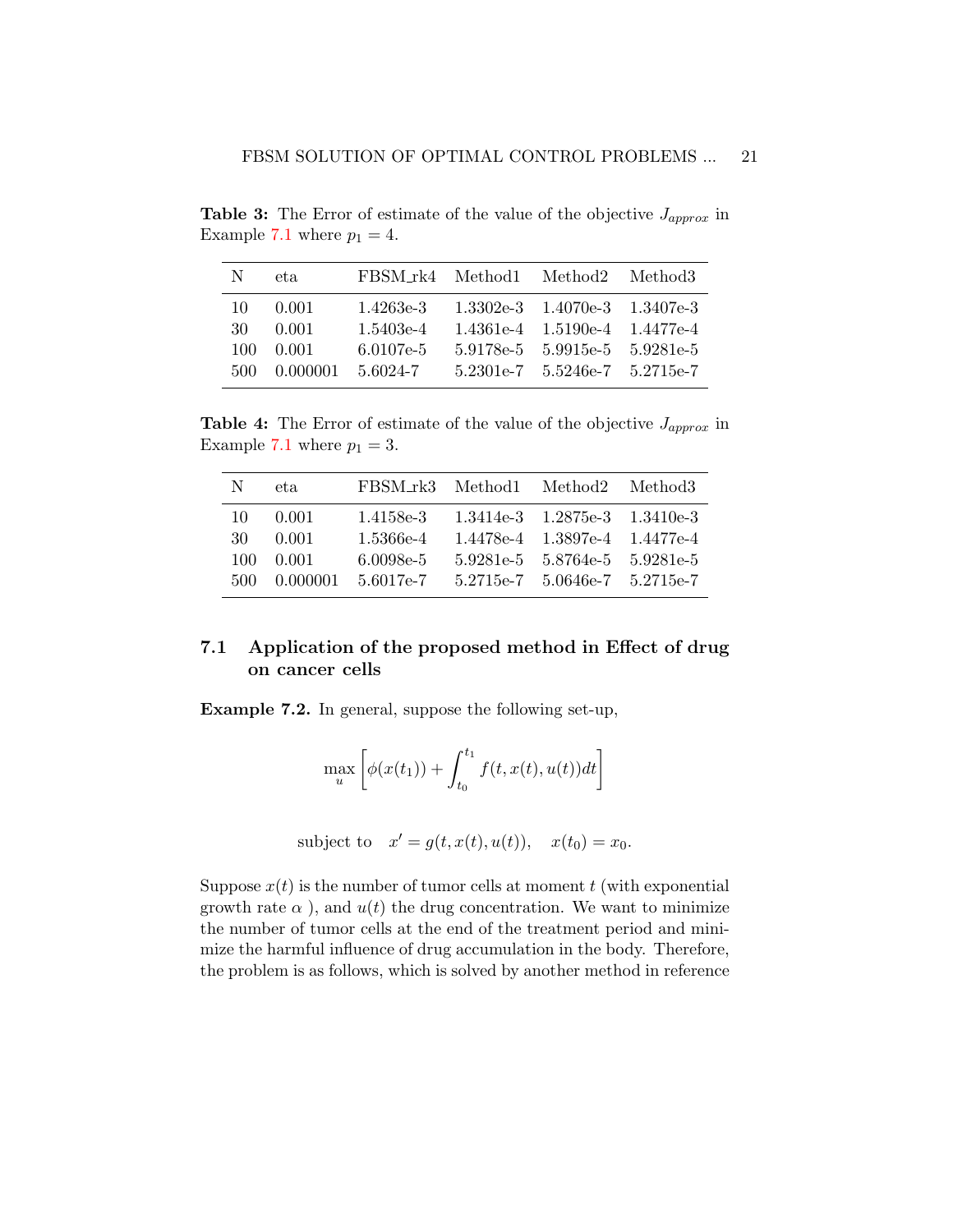[\[19\]](#page-31-3).

$$
\min_{u} x(T) + \int_{0}^{T} u(t)^{2} dt
$$
\nsubject to 
$$
x'(t) = \alpha x(t) - u(t), \ x(0) = x_{0} > 0
$$

Notice that  $\phi(s) = s$  here, so that  $\phi'(s) = 1$ . First, one constructs the Hamiltonian and then calculate the necessary conditions:

$$
H = u^{2} + \lambda(\alpha x - u), \quad \frac{\partial H}{\partial u} = 2u - \lambda = 0 \quad at \quad u^{*} \Rightarrow u^{*} = \frac{\lambda}{2},
$$
  

$$
\lambda' = -\frac{\partial H}{\partial x} = -\alpha \lambda \Rightarrow \lambda = ce^{-\alpha t} \quad \lambda(T) = 1 \Rightarrow \lambda(t) = e^{\alpha(T-t)}
$$

$$
\Rightarrow u^{*}(t) = \frac{e^{\alpha(T-t)}}{2},
$$
  

$$
x' = \alpha x - u = \alpha x - u = \alpha x - \frac{e^{\alpha(T-t)}}{2}, \quad x(0) = x_{0}.
$$

$$
\Rightarrow x^{*}(t) = x_{0}e^{\alpha t} + e^{\alpha T} \frac{e^{-\alpha t} - e^{\alpha t}}{4\alpha}.
$$

The optimal value of the objective functional is  $J = 4.0391717218591$ . The final value of the state is  $x(1) = 6.8928734478762e - 1$ . The final value of the control is 0, the final value of the controller is 0 and the estimate of value of control with new methods and FBSM methods is  $3.7252e - 9.$ 

The numerical answer of this OCP related to  $x(t)$ , and  $u(t)$  are obtained and their results have been plotted in Figure 5 with  $\alpha = 2$ ,  $h =$  $\frac{1}{30}$  and the results are indicated in Tables [5](#page-22-0)[-6.](#page-22-1) These results show that the new methods are more accurate than the Runge-Kutta of rank 4 method.

As clearly seen in Section b of Figure [5.](#page-22-2) The curves of the control variables and the state of the FBSM method under the Runge-Kutta order of 4 times N equals 30 are very different from the real answer. While the control curves and the state of our proposed method for each N are exactly the same as the real answer. To avoid increasing the number of pages of the article, the Figure of method 1 has been selected and drawn as an example. The Figure of the other methods is similar to method 1.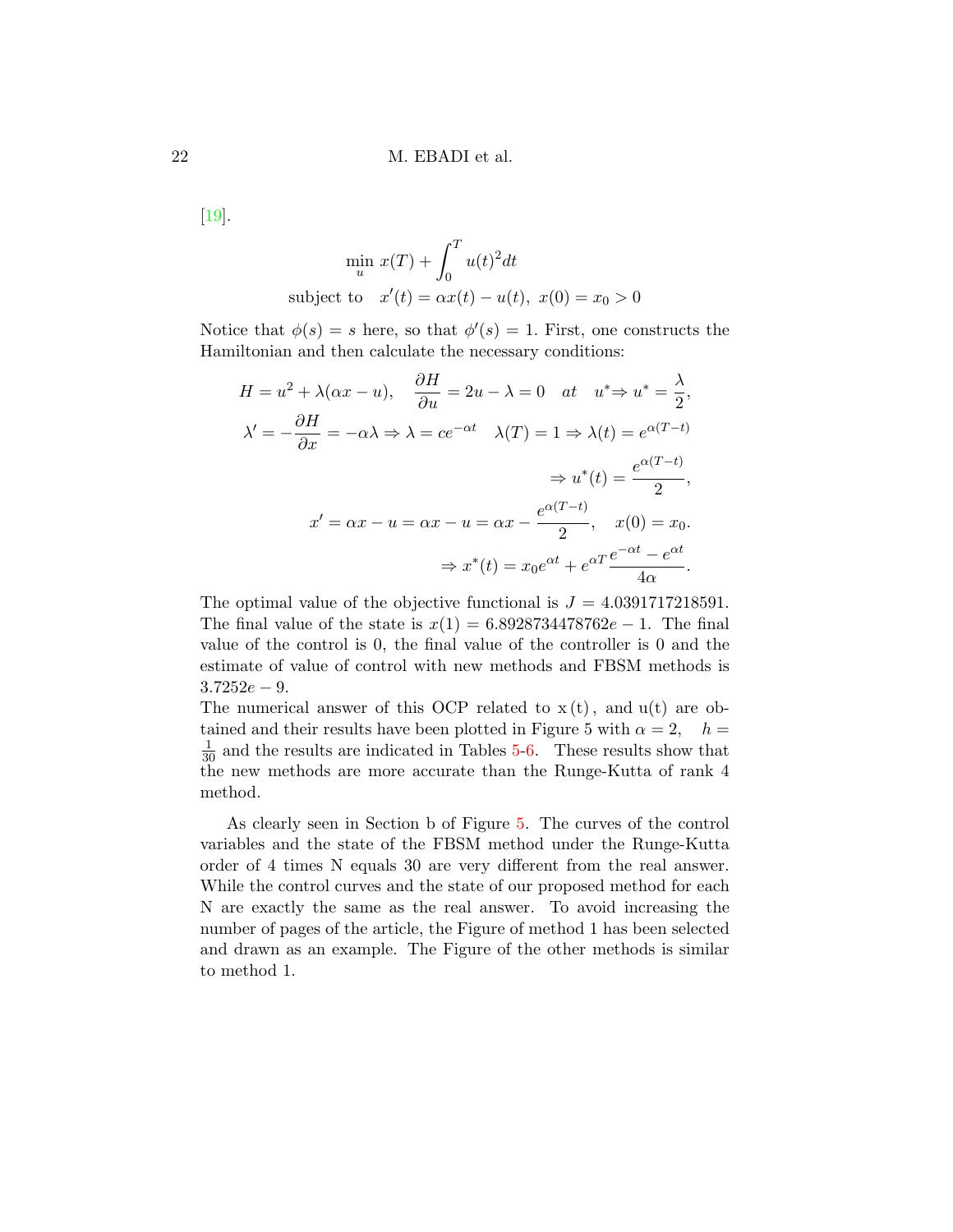<span id="page-22-2"></span>

Figure 5: (a) The optimal state and control values of Example [7.2](#page-20-0) (Method1, where  $p_1 = 4$ ). (b) The optimal state and control values of Example [7.2](#page-20-0) (rk4).

<span id="page-22-0"></span>**Table 5:** End Error of control values in Example [7.2](#page-20-0) where  $(Alpha =$ 2,  $eta = .000001$ ,  $t = .5$ ,  $p_1 = 4$ ).

| N    | FBSM_rk4 Method1 Method2 Method3 |                               |  |
|------|----------------------------------|-------------------------------|--|
| 10   | 1.0071e-2                        | 3.3690e-5 3.3693e-5 3.3692e-5 |  |
| 30   | 4.0578e-3                        | 5.4275e-6 5.4278e-6 5.4276e-6 |  |
| 100  | 2.0338e-3                        | 1.3668e-6 1.3669e-6 1.3668e-6 |  |
| 500. | 1.0181e-3                        | 3.4961e-7 3.4961e-7 3.4961e-7 |  |
|      |                                  |                               |  |

<span id="page-22-1"></span>Table 6: The Error of estimate of the value of the performance index  $J_{approx}$  in Example 7.2 where  $p_1 = 4$ ,  $eta = 0.000001$ .

| N    | FBSM_rk4 Method1 Method2 Method3 |                               |  |
|------|----------------------------------|-------------------------------|--|
| 200  | 5.1952e-4                        | 1.4077e-4 1.1992e-4 1.3230e-4 |  |
| 500  | 8.7354e-5                        | 2.5344e-5 2.1874e-5 2.3861e-5 |  |
| 1000 | $2.2999e-5$                      | 7.3634e-6 6.4948e-6 6.9919e-6 |  |
|      | 2000 6.0393e-6                   | 2.1111e-6 1.8945e-6 2.0189e-6 |  |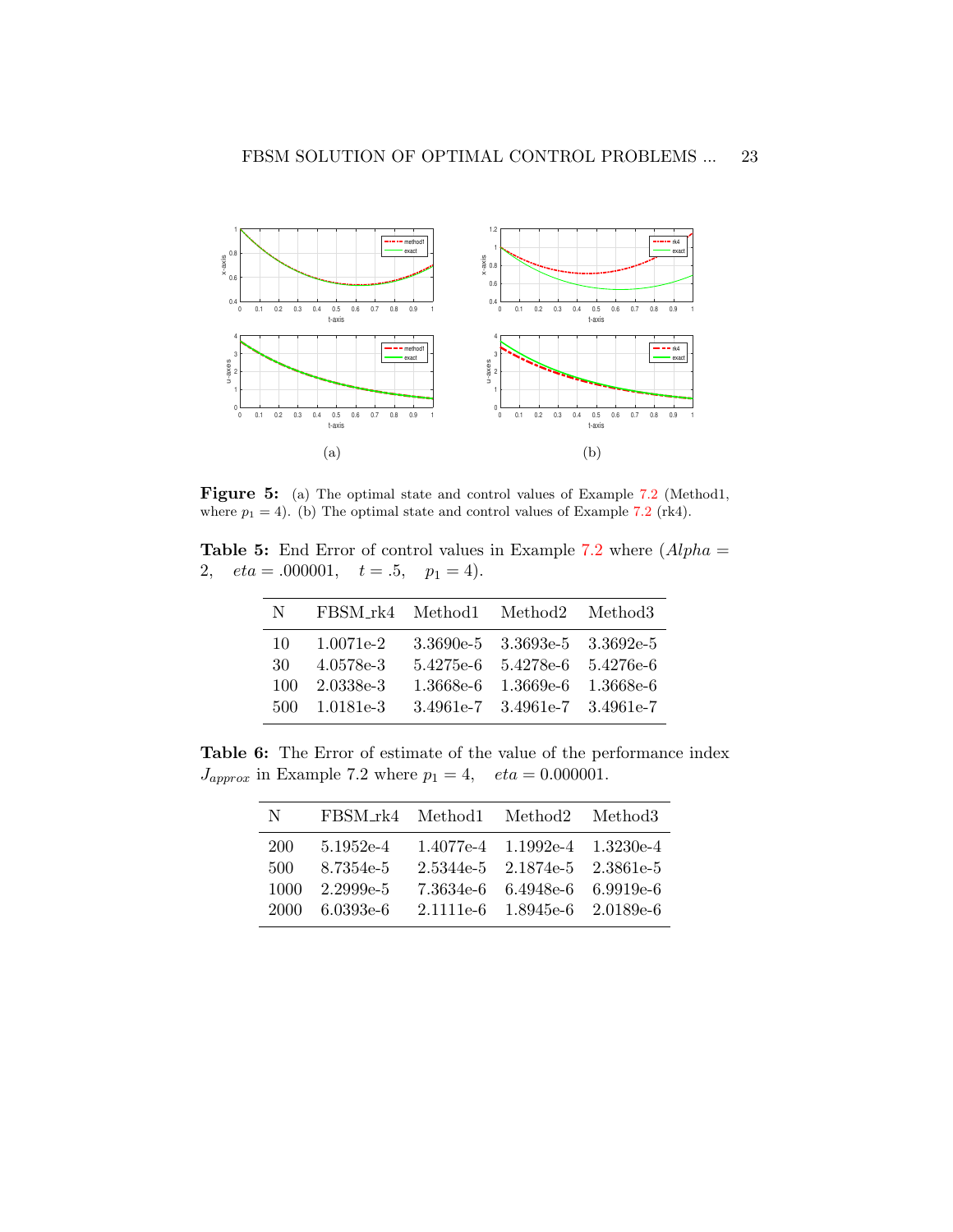<span id="page-23-0"></span>Example 7.3. (linear-quadratic prblem) Suppose the following OC problem [\[29\]](#page-32-6):

$$
\min_{u} \int_{0}^{1} \frac{5}{8}x(t)^{2} + \frac{1}{2}x(t)u(t) + \frac{1}{2}u(t)^{2}dt
$$
\nsubject to 
$$
x'(t) = \frac{1}{2}x(t) + u(t), \quad x(0) = 1.
$$

To solve the above Example, using the FBSM and new methods, we should use the Pontryagin's Theorem as below

$$
H(t, x, u, \lambda) = \frac{5}{8}x(t)^{2} + \frac{1}{2}x(t)u(t) + \frac{1}{2}u(t)^{2} + \lambda(\frac{1}{2}x(t) + u(t)),
$$
  

$$
\frac{\partial H}{\partial u} = 0 \quad at \quad u^{*} \quad \Rightarrow u^{*} = -\lambda - \frac{1}{2}x,
$$
  

$$
\lambda' = -\frac{\partial H}{\partial x} = -\frac{10}{8}x - \frac{1}{2}u - \frac{1}{2}\lambda, \quad \lambda(1) = 0.
$$

Analytical solutions which are as follows [\[29\]](#page-32-6):  $u^*(t) = -\frac{(\tanh(1-t)+0.5)\cosh(1-t)}{\cosh(1)}, \quad x^*(t) = \frac{\cosh(1-t)}{\cosh(1)}$ 

The state variable at the end point is  $x(1) = 6.4805427366388e - 1$ . The control variable at the end point is  $u(1) = -3.24027136831e - 1$  and the optimal value of the objective functional is  $J = 0.3807970779$ . Matlab implementation of the three methods of Example [7.3](#page-23-0) was determined as follows. The results are shown in Figure [7](#page-28-0) with  $h = \frac{1}{10}$  and in Tables [7-](#page-23-1)[11.](#page-25-0)These results show that the new methods are more accurate than the Runge-Kutta of rank 3 and 4.

<span id="page-23-1"></span>**Table 7:** End Error of state values in Example [7.3](#page-23-0) where  $p_1 = 4$ .

| h                                               | FBSM_rk4    | Method1   | Method <sub>2</sub> | Method <sub>3</sub> |
|-------------------------------------------------|-------------|-----------|---------------------|---------------------|
| $\frac{1}{10}$ $\frac{1}{100}$                  | 1.0965e-2   | 3.4143e-3 | 3.4818e-4           | 4.0739e-4           |
|                                                 | 1.2195e-3   | 3.5529e-4 | $4.2119e-5$         | 4.2737e-5           |
|                                                 | 6.1325e-4   | 1.7793e-4 | $2.1162e-5$         | 2.1317e-5           |
| $rac{1}{200}$<br>$rac{1}{300}$<br>$rac{1}{600}$ | $4.0959e-4$ | 1.1866e-4 | 1.4106e-5           | 1.4175e-5           |
|                                                 | $2.0514e-4$ | 5.9314e-5 | 7.0160e-6           | 7.0333e-6           |
| 1000                                            | 1.2313e-4   | 3.5554e-5 | 4.1705e-6           | 4.1767e-6           |
|                                                 |             |           |                     |                     |

The numerical results of Table [7](#page-23-1) show our proposed methodology is two digits more precise than the fbsm technique under the 4th order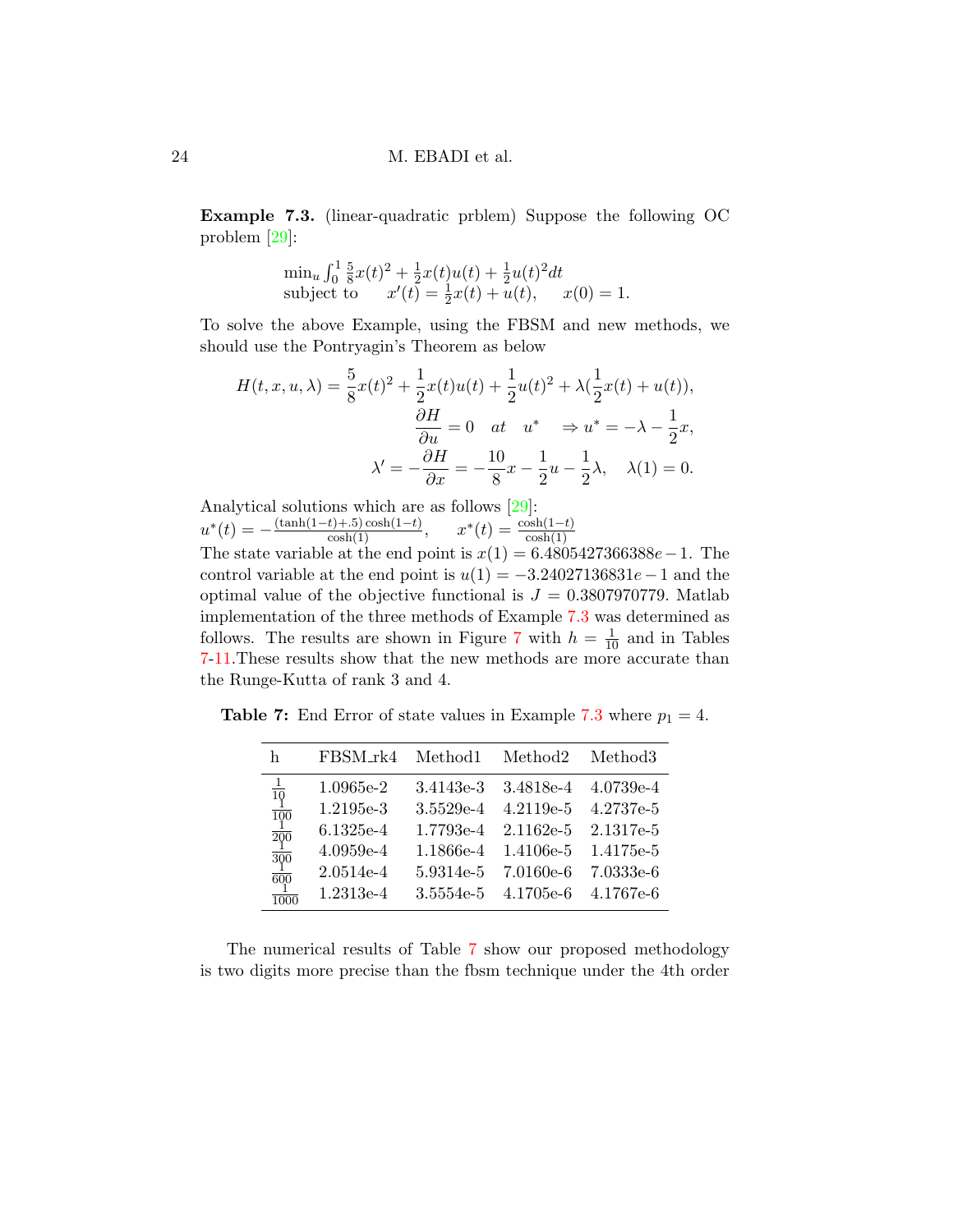

Figure 6: (a) The optimal state and control values of Example [7.3\(](#page-23-0)Rk4). (b) The optimal state and control of Example [7.3](#page-23-0) (Method1, where  $p_1 = 4$ ).

| h                                               | FBSM_Rk3    | Method1     | Method <sub>2</sub> | Method <sub>3</sub> |
|-------------------------------------------------|-------------|-------------|---------------------|---------------------|
| $rac{1}{10}$                                    | 1.0936e-2   | 5.2716e-4   | $2.3723e-4$         | 7.5223e-5           |
| $\overline{100}$                                | 1.2194e-4   | 8.0464e-5   | 2.4718e-6           | 8.9277e-7           |
|                                                 | $6.1325e-4$ | $4.0935e-5$ | 5.3996e-7           | 1.4577e-7           |
|                                                 | $4.0959e-4$ | 2.7422e-5   | 1.8050e-7           | 5.3951e-9           |
| $\frac{1}{200}$ $\frac{1}{300}$ $\frac{1}{600}$ | 2.0514e-4   | 1.3741e-5   | 3.5639e-8           | 7.9314e-8           |
| $\frac{1}{1000}$                                | 1.2313e-4   | 8.2219e-6   | 8.1824e-8           | 9.7573e-8           |

**Table 8:** End Error of state values in Example [7.3](#page-23-0) where  $p_1 = 3$ .

Runge-Kutta. It can be seen from Table 7 that the values of the state variable at the end point, our proposed method, for the state  $p = 3$ , in most cases 4 digits are more accurate than the FBSM method under the 3th order Runge-Kutta. Also, the numerical results of Table 9 show that the values of the control variable of our proposed method are two digits more accurate than the fbsm method under the 4th order Runge-Kutta. And our proposed method for  $p = 3$ , according to Table 7, is three digits more accurate than fbsm method under the 3th order Runge-Kutta. The numerical results of Table 11 indicate that the approximate value of the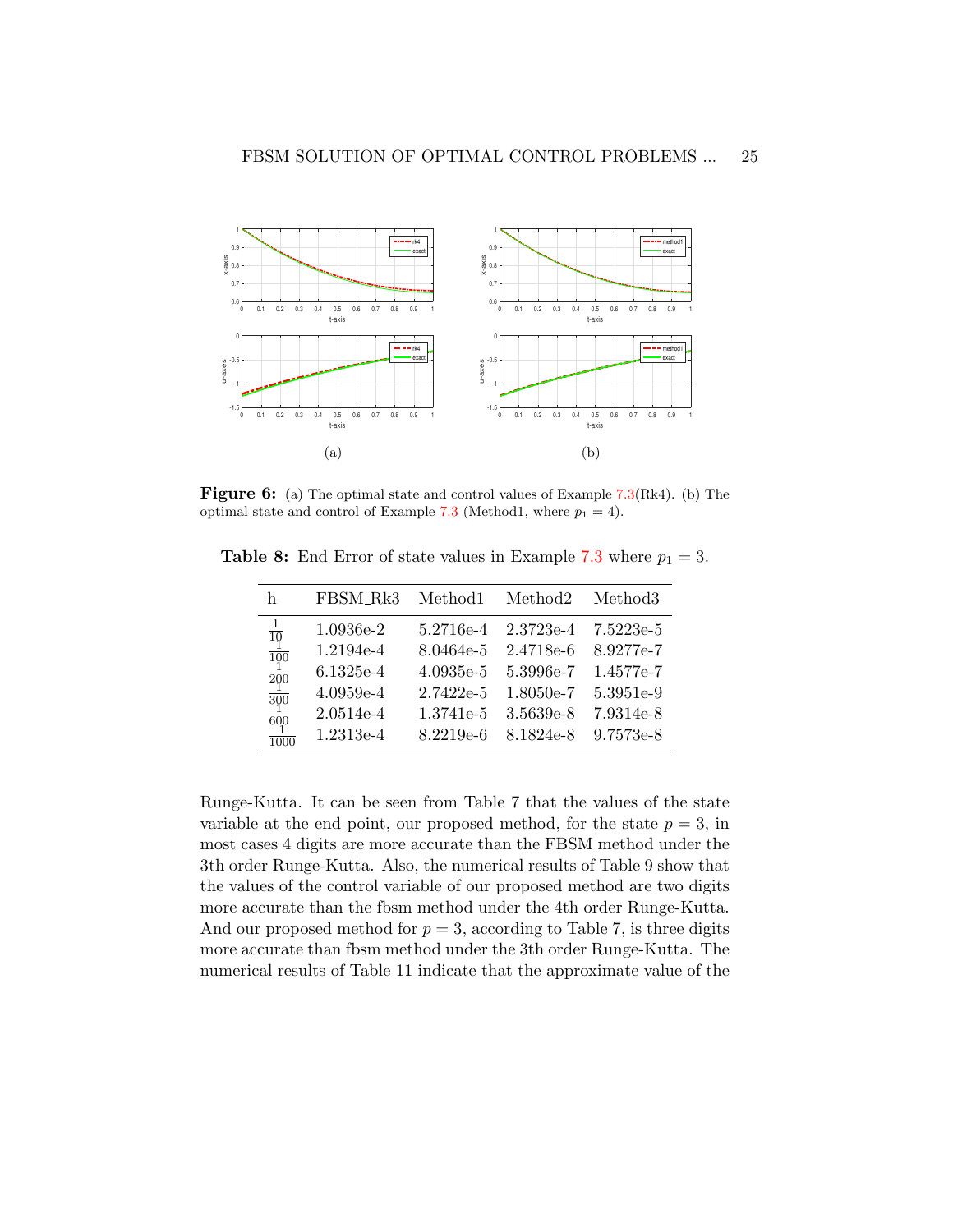| h                                                                              | FBSM_rk4    | Method1   | Method <sub>2</sub> | Method <sub>3</sub>     |
|--------------------------------------------------------------------------------|-------------|-----------|---------------------|-------------------------|
|                                                                                | 5.4830e-3   | 1.7074e-3 |                     | $1.7442e-4$ $2.0403e-4$ |
| $\frac{1}{10}$ $\frac{1}{100}$ $\frac{1}{200}$ $\frac{1}{300}$ $\frac{1}{600}$ | 6.1008e-4   | 1.7796e-4 | 2.1387e-5           | 2.1696e-5               |
|                                                                                | 3.0695e-4   | 8.9291e-5 | $1.0909e-5$         | 1.0986e-5               |
|                                                                                | $2.0512e-4$ | 5.9656e-5 | 7.3809e-6           | 7.4154e-6               |
|                                                                                | 1.0289e-4   | 2.9983e-5 | 3.8358e-6           | 3.8444e-6               |
| $\frac{1}{1000}$                                                               | 6.1896e-5   | 1.8104e-5 | $2.4130e-6$         | 2.4161e-6               |

**Table 9:** End Error of control values in Example [7.3](#page-23-0) where  $p_1 = 4$ .

**Table 10:** End Error of control values in Example [7.3](#page-23-0) where  $p_1 = 3$ .

| h                                                                                                                                  | FBSM_Rk3    | Method1     | Method <sub>2</sub> | Method <sub>3</sub> |
|------------------------------------------------------------------------------------------------------------------------------------|-------------|-------------|---------------------|---------------------|
|                                                                                                                                    | 5.4687e-3   | 2.6391e-4   | 1.1895e-4           | 3.7945e-5           |
|                                                                                                                                    | $6.1007e-4$ | $4.0560e-5$ | 1.5637e-6           | 7.7423e-7           |
|                                                                                                                                    | 3.0695e-4   | 2.0795e-5   | 5.9778e-7           | $4.0069e-7$         |
|                                                                                                                                    | $2.0512e-4$ | 1.4039e-5   | 4.1804e-7           | 3.3049e-7           |
| $\begin{array}{r} \frac{10}{10} \\ \frac{1}{100} \\ \frac{1}{200} \\ \frac{1}{300} \\ \frac{1}{600} \\ \frac{1}{1000} \end{array}$ | 1.0289e-4   | 7.1985e-6   | 3.0997e-7           | 2.8809e-7           |
|                                                                                                                                    | 6.1896e-5   | 4.4387e-6   | 2.8687e-7           | $2.7900e-7$         |

<span id="page-25-0"></span>Table 11: The Error of estimate of the value of the objective  $J_{approx}$ in Example [7.3](#page-23-0) where  $p_1 = 4$ ,  $eta = 0.000001$ .

| N    | FBSM_rk4    | Method <sub>1</sub> | Method <sub>2</sub> | Method <sub>3</sub> |
|------|-------------|---------------------|---------------------|---------------------|
| 10   | 2.7744e-3   | 1.2701e-3           | 1.2787e-3           | 1.3057e-3           |
| 100  | 4.1164e-4   | 1.2104e-5           | 1.1972e-5           | $1.2255e-5$         |
| 200  | $2.0993e-4$ | $2.7470e-6$         | $2.7112e-6$         | 2.7821e-6           |
| 300  | 1.4107e-4   | 8.9264e-7           | 8.7624e-7           | 9.0777e-7           |
| 600  | 7.0732e-5   | 3.4405e-7           | 3.4002e-7           | 3.4791e-7           |
| 1000 | $4.2459e-5$ | $2.0901e-7$         | 2.0761e-7           | 2.1045e-7           |
|      |             |                     |                     |                     |

performance index in our proposed method, three digits, is calculated better than FBSM method under the 4th order Runge-Kutta. To avoid increasing the number of pages of the article, the Figure of Method1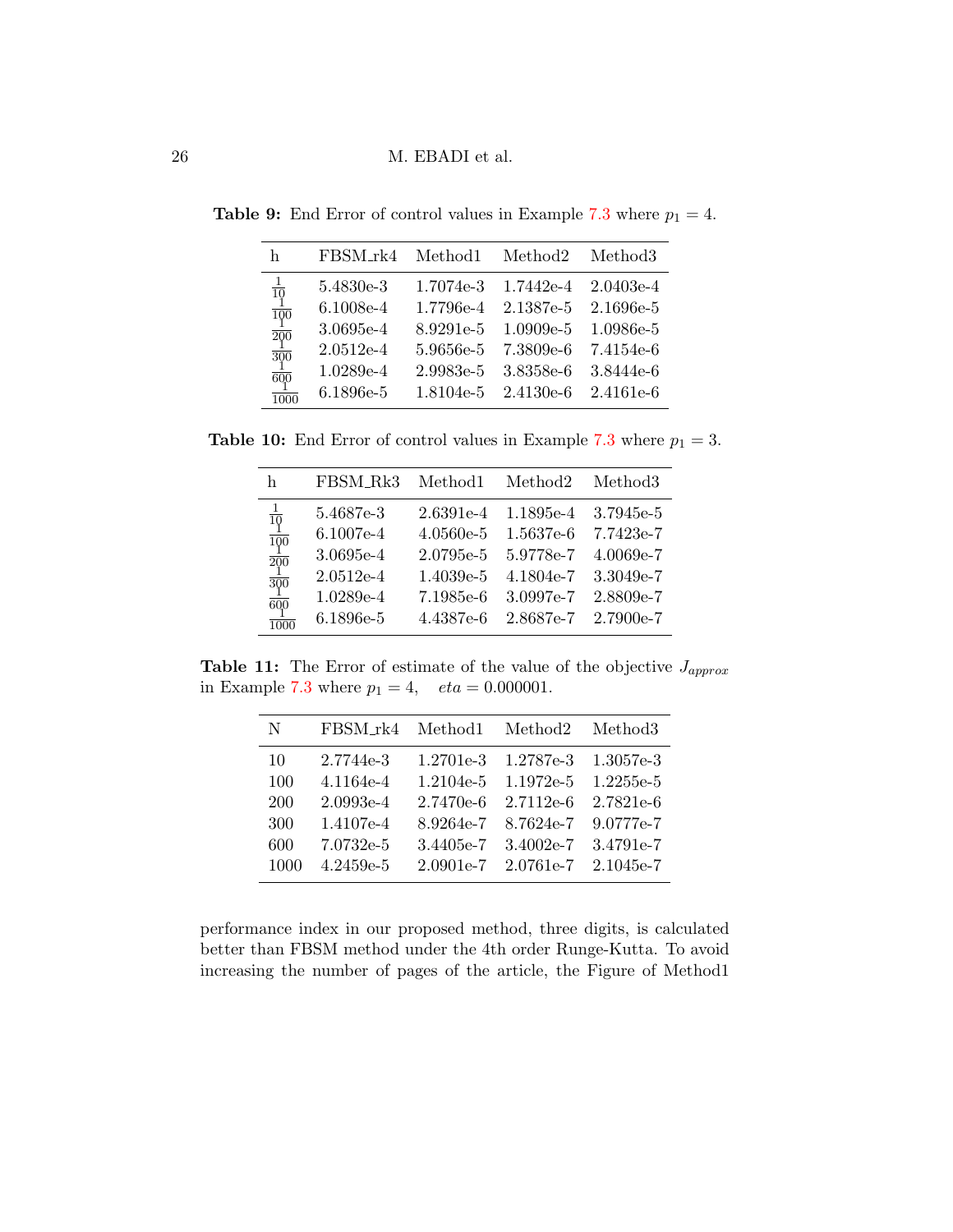has been selected and drawn as an example. The Figure of the other methods is similar to Method1.

## 7.2 Application of the proposed method in controlling Rubella

Rubella is a viral disease also called german measles or three-day measles because the patients fever goes away after 3 days. Rubella can occure at any age, but it is a relatively common disease in children and if it occurs during pregnancy, it can have irreversible consequences for the baby and the mother. The rubella virus is transmitted through contact with throat and masal secretions. or through the secretions of infected person's respiratory system. The incubation period of this disease is 14 to 27 days. The initial symptoms of the disease begin about ten days to two weeks after the virus enters the body. some of these symptoms include: Mild fever up to 9 degrees celsius, nasal stasis and runy nose, headache, conjunctivitis and joint pain, especially in young women and so on. So we have provided an OC problem for the study and control of rubella and we consider vaccination process as a control measure.

<span id="page-26-0"></span>**Example 7.4.** Suppose using a vaccination process  $(u)$  as a value of control the disease. Let  $x_1$  represent the talented people,  $x_2$  the ratio of the population that is in the reproductive period,  $x_3$  the number of people with the disease, and  $x_4$  has the role of keeping people constant. Control problem can be defined as [\[30\]](#page-32-7).

$$
\min_{u} \int_{0}^{3} (Ax_{3} + u^{2})^{2} dt
$$
  
\n
$$
x_{1}^{'} = a - a(px_{2} + qx_{2}) - ax_{1} - \alpha x_{1}x_{3} - ux_{1,},
$$
  
\n
$$
x_{2}^{'} = apx_{2} + \alpha x_{1}x_{3} - (e + a)x_{2},
$$
  
\n
$$
x_{3}^{'} = ex_{2} - (g + a)x_{3},
$$
  
\n
$$
x_{4}^{'} = a - ax_{4}.
$$

That its initial conditions  $x_1(0) = 5.55e^{-2}$ ,  $x_2(0) = 0.3e^{-3}$ ,  $x_3(0) =$ 0.00041,  $x_4(0) = 1$  and the parameters  $a = 1.2e^{-2}$ ,  $p = 0.65$ ,  $q = 0.65$ ,  $\alpha = 527.59, e = 36.5, g = 30.417 \text{ and } A = 100.$ Let  $\vec{x}(t) = (x_1(t), x_2(t), x_3(t), x_4(t))$ and  $\vec{\lambda}(t) = (\lambda_1(t), \lambda_2(t), \lambda_3(t), \lambda_4(t))$ , the Hamiltonian of this problem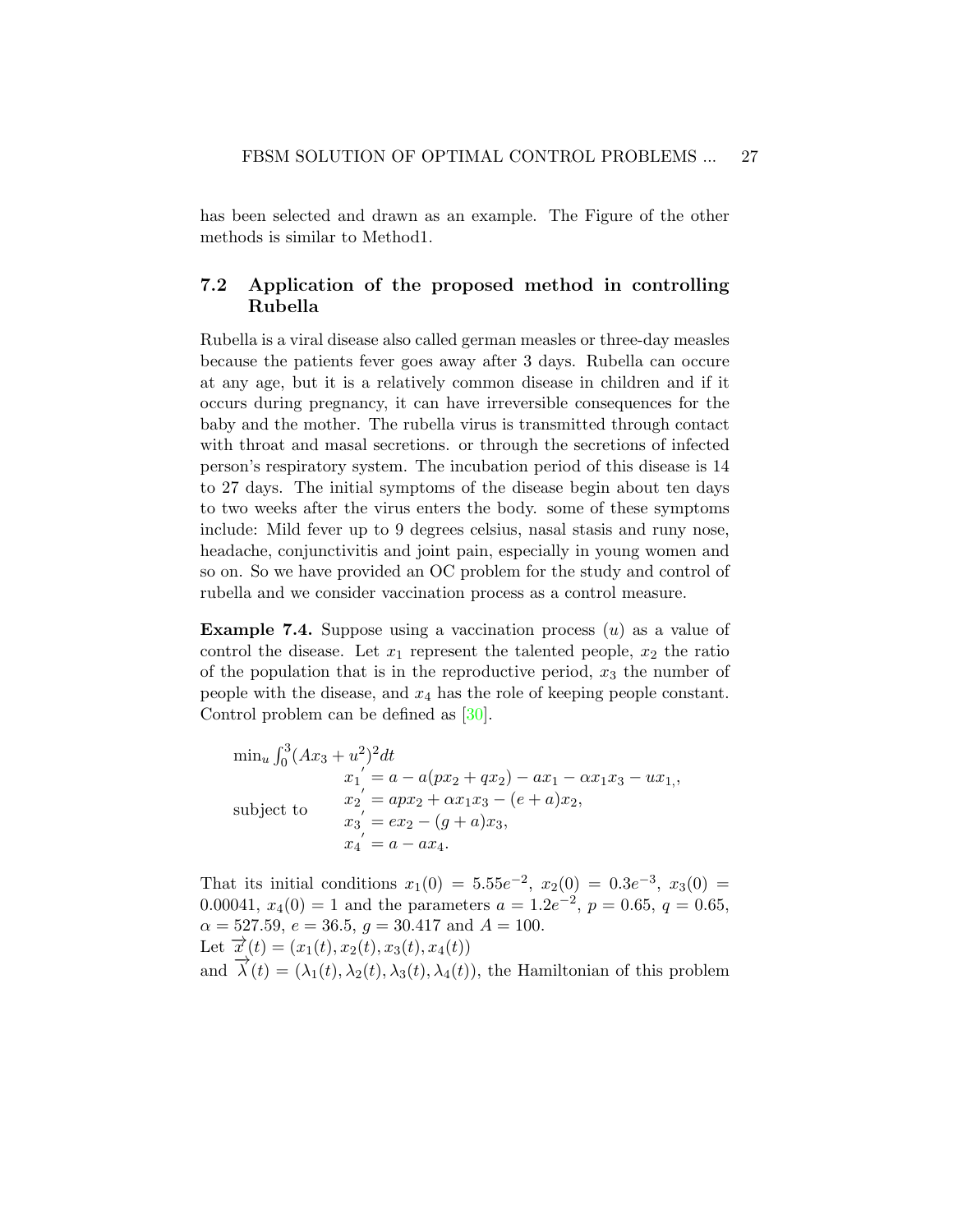can be written as

$$
H(t, \overrightarrow{x}(t), u(t), \overrightarrow{\lambda}(t)) = Ax_3 + u^2 + \lambda_1(a - a(px_2 + qx_2) - ax_1 - \alpha x_1 x_3 - ux_1) + \lambda_2(apx_2 + \alpha x_1 x_3 - (e + a)x_2) + \lambda_3(ex_2 - (g + a)x_3) + \lambda_4(a - ax_4).
$$

Using the Pontriagin maximum principle, the OCP can be studied with the following differential equation system.

$$
\begin{cases}\nx_1' = a - a(px_2 + qx_2) - ax_1 - \alpha x_1x_3 - ux_1, \nx_2' = apx_2 + \alpha x_1x_3 - (e+a)x_2, \nx_3' = ex_2 - (g+a)x_3, \nx_4' = a - ax_4.\n\end{cases}
$$

subject to initial values  $x_1(0) = 5.55e^{-2}$ ,  $x_2(0) = 0.3e^{-3}$ ,  $x_3(0) =$  $0.41e^{-3}$ ,  $x_4(0) = 1$ , and the adjoint system

$$
\begin{cases}\n\lambda_1' = \lambda_1(a + u + \alpha x_3) - \lambda_2 \alpha x_3, \\
\lambda_2' = \lambda_1 a p + \lambda_2 (e + a + p a) - \lambda_3 e, \\
\lambda_3' = -A + \lambda_1(a p + \alpha x_1) - \lambda_2 \alpha x_1 + \lambda_3 (g + a), \\
\lambda_4' = \lambda_4 a.\n\end{cases}
$$

with transversality conditions  $\lambda_i(3) = 0, i = 1, ..., 4$ . The OC is presented by

$$
\begin{cases}\n0 & if \quad \frac{\partial H}{\partial u} < 0, \\
\frac{\lambda_1 x_1}{2} & if \quad \frac{\partial H}{\partial u} = 0, \\
0.9 & if \quad \frac{\partial H}{\partial u} > 0.\n\end{cases}
$$

This is a stiff problem and a nonlinear model for the OC problem. Also, it is difficult to solve this, analytically and it is necessary to utilize numerical method.This example is solved in [\[29\]](#page-32-6) by the forward-backward sweep method. Our proposed method also solves this example well. The results in the table [12](#page-28-1) and Figures [7,](#page-28-0) [8](#page-28-2) shows that the new methods compete with Runge-Kutta methods in stiff and several variable problems.

## <span id="page-27-0"></span>8 Conclusion

In this research, three hybrid methods of orders three and four are presented and then, the third and fourth order of Runge-Kutta methodologies are utilized as predictor schemes to gain whole methods of the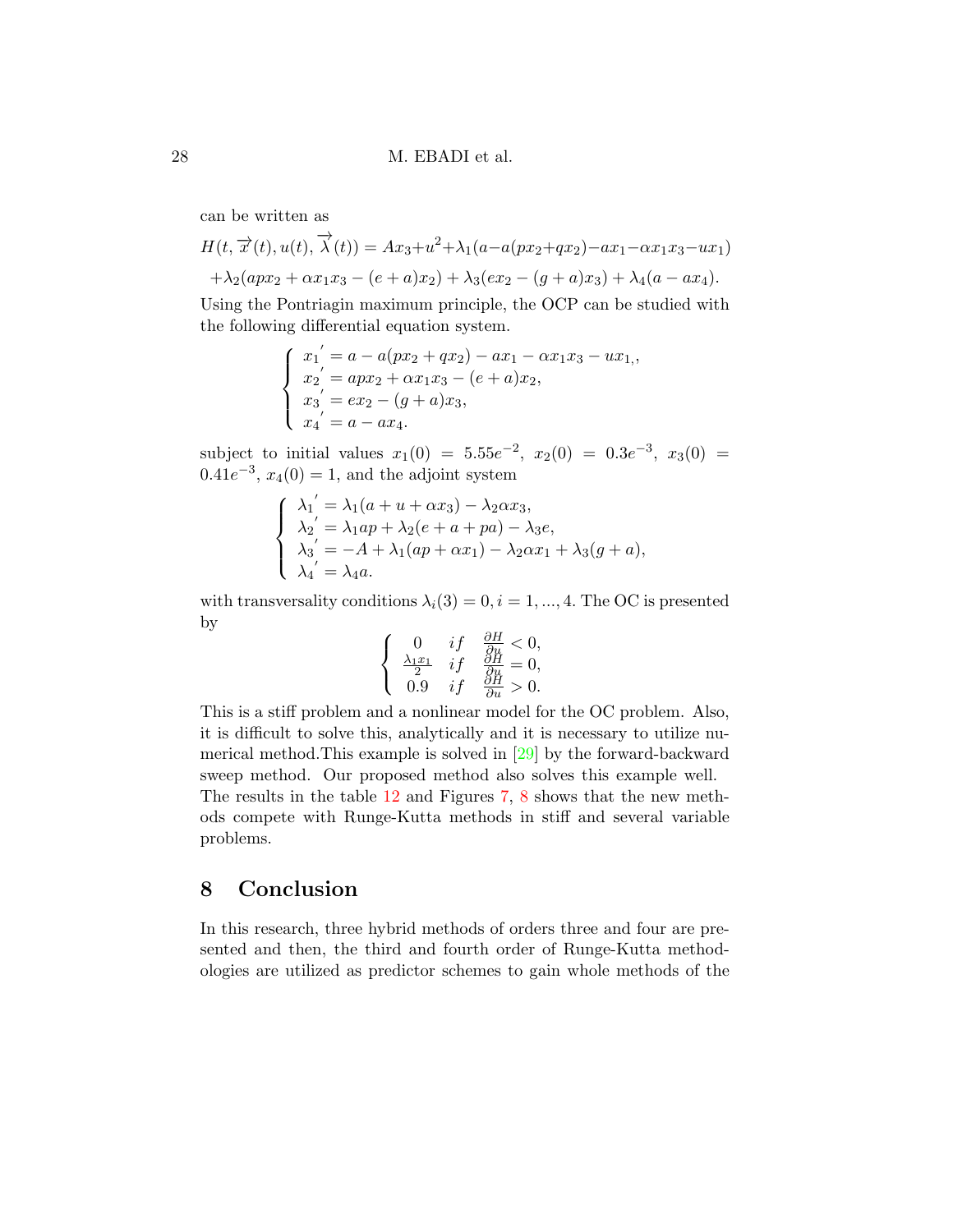<span id="page-28-0"></span>

<span id="page-28-2"></span>Figure 7: The optimal curves of the problem in Example [7.4.](#page-26-0)

| $\frac{10}{6}$ 0.058<br>$\frac{1}{6}$ 0.056<br>$\frac{1}{6}$ 0.054 |     |        |                |     |   |
|--------------------------------------------------------------------|-----|--------|----------------|-----|---|
|                                                                    |     |        |                |     |   |
| $\circ$                                                            | 0.5 | 1.5    | $\overline{c}$ | 2.5 | 3 |
| $\times 10^{-4}$                                                   |     | t-axis |                |     |   |
| 4<br>$\overline{c}$                                                |     |        |                |     |   |
| $x2$ -axis<br>$\theta$                                             |     |        |                |     |   |
| $\circ$                                                            | 0.5 | 1.5    | 2              | 2.5 | 3 |
| $\times 10^{-4}$                                                   |     | t-axis |                |     |   |
| $x3 - ax$ is<br>642                                                |     |        |                |     |   |
|                                                                    |     |        |                |     |   |
| $\circ$                                                            | 0.5 | 1.5    | $\mathfrak{p}$ | 2.5 | 3 |
|                                                                    |     | t-axis |                |     |   |
| u-axis<br>$0.1$<br>$0.05$                                          |     |        |                |     |   |
| ō<br>$\circ$                                                       | 0.5 | 1.5    | $\overline{c}$ | 2.5 | 3 |
|                                                                    |     | t-axis |                |     |   |

Figure 8: The optimal curves of the problem in Example [7.4\(](#page-26-0)Method1,  $p_1 = 4$ .

<span id="page-28-1"></span>**Table 12:** The optimal state values of methods in Example [7.4,](#page-26-0)  $p_1 =$ 4.

| Method  | $x_1$          | $x_2$                                            | $x_3$                                                   | $x_4$  |
|---------|----------------|--------------------------------------------------|---------------------------------------------------------|--------|
|         |                |                                                  | FBSM_rk4 0.057229233323 0.000174026727 0.000209796082 0 |        |
| Method1 |                | 0.057201314198   0.000175317514   0.000211408161 |                                                         | - ()   |
| Method2 | 0.057187036786 |                                                  | 0.000176015581   0.000212278533                         | $\Box$ |
| Method3 |                | 0.057201267178   0.000175314688   0.000211404848 |                                                         | - 0    |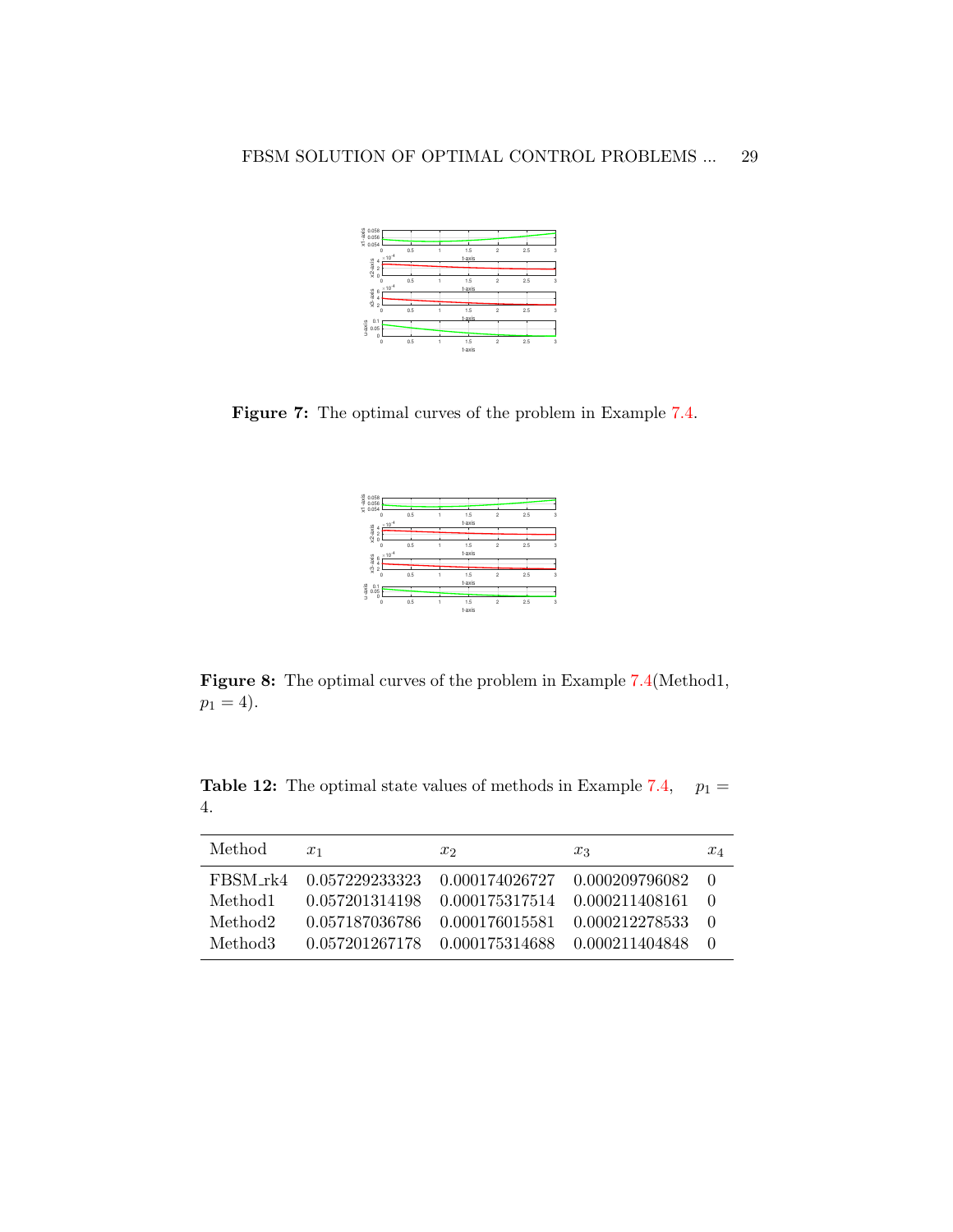same orders. Then the order of truncation errors are investigated for the explicit hybrid based on Runge-Kutta methods.The stability analysis as well as covergence of the methods are consequently discussed. It shows that the stability domains of them are wider compared to the explicit the third and fourth order of Runge-Kutta methods. At last, several examples of OCPs are solved by the FBSM scheme and presented methodologies. The numerical results are presented with the aid of tables and figures. It is concluded that the hybrid schemes have pleasant performance index getting small end-point errors for solving optimal control problems numerically.

## References

- <span id="page-29-2"></span>[1] I. Ameen, M. Hidan, Z. Mostefaoui, H.M. Ali, An efficient algorithms for solving the fractional optimal control of SIRV epidemic model with a combination of vaccination and treatment, Chaos, Solitons and Fractals, (2020) 137: 109892.
- <span id="page-29-3"></span>[2] A.E. Bhih, R. Ghazzali, S.B. Rhila, M. Rachik, A.E.A. Laaroussi, A Discrete Mathematical Modeling and Optimal Control of the Rumor Propagation in Online Social Network, Discrete Dynamics in Nature and Society, 2020, Article ID 4386476, 12 pages (2020).
- <span id="page-29-0"></span>[3] N.D. Bianco, E. Bertolazzi, F. Biral, M. Massaro, Comparison of direct and indirect methods for minimum lap time optimal control problems, ehicle System Dynamics, (2018); 1-30.
- [4] B. Buonomo. On the optimal vaccination strategies for horizontally and vertically transmitted infectious diseases, Journal of Biological Systems, 19(2)(2011); 263–279.
- [5] G. Dahlquist. Convergence and stability in the numerical integration of ordinary differential equations, Math.scand 4(1956); 33-53.
- <span id="page-29-1"></span>[6] M.Q. Duran, J. E. Candelo, J. S. Ortiz, A modified backward/forward sweep-based method for reconfiguration of unbalanced distribution networks, International Journal of Electrical and Computer Engineering (IJECE), 1(9) (2019); 85-101.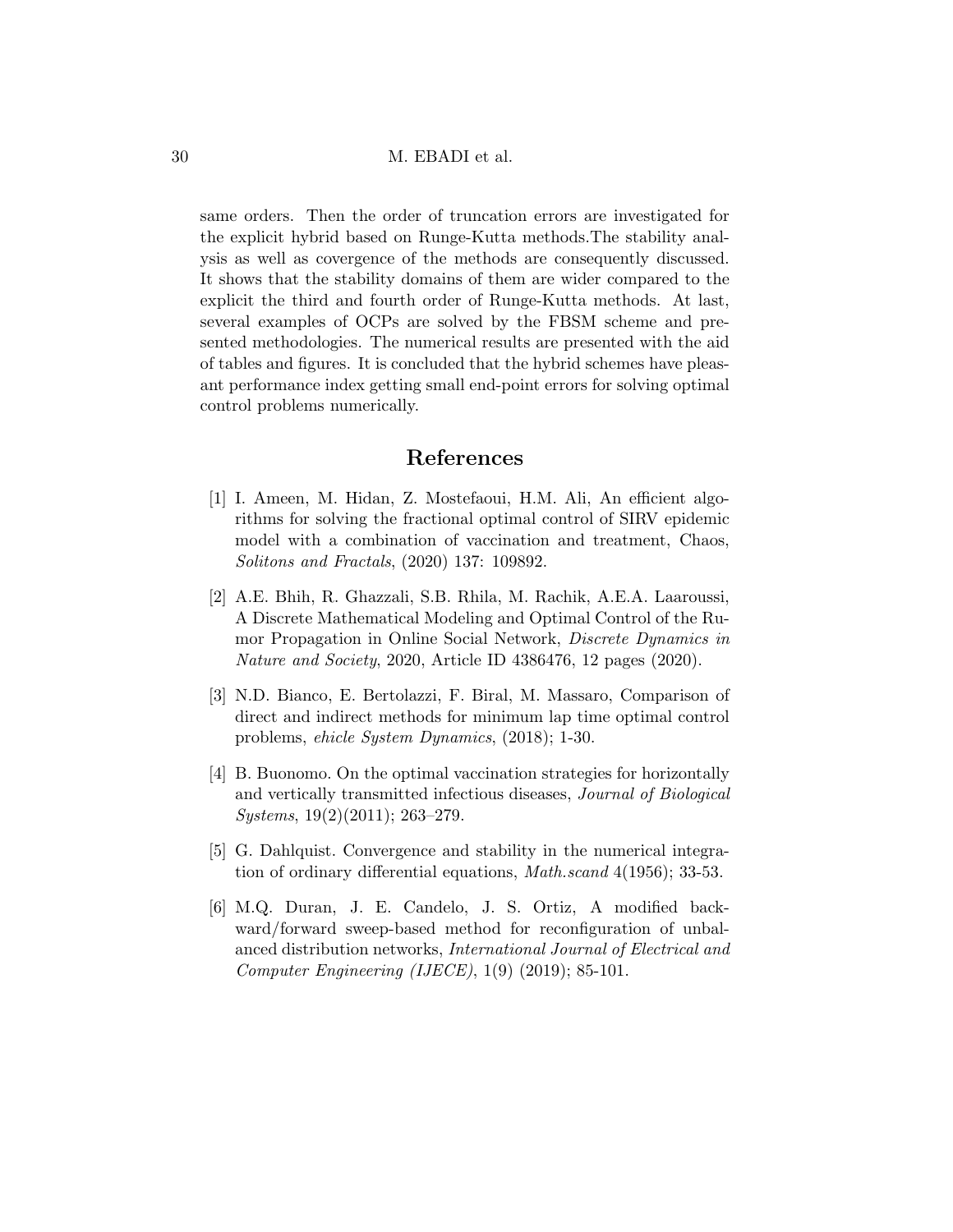- <span id="page-30-2"></span>[7] M. Ebadi, New class of hybrid BDF methods for the computation of numerical solution of IVPs, *Numerical Algorithms*, 79:(2018); 179-193.
- <span id="page-30-3"></span>[8] M. Ebadi, A class of Multi-step Methods based on a super-future points technique for solving IVPs, Computers and Mathematics with Applications, 61(2011), 3288-3297.
- <span id="page-30-4"></span>[9] M. Ebadi, class 2+1 Hybrid BDF-like Methods for the Numerical Solution of ordinary differential equation, *Calcolo*,  $48(2011)$ ; 273-291.
- <span id="page-30-5"></span>[10] M. Ebadi, Hybrid BDF Methods for the Numerical solution of ordinary differential equation, Numerical Algorithms, 55(2010); 1-17.
- <span id="page-30-0"></span>[11] Y. Feng, B.C. Wang, Weights Adaptation Optimization of Heterogeneous Epidemic Spreading Networks: A Constrained Cooperative Coevolution Strategy, Computer Science, arxiv:1901.00602, V2, (2020).
- [12] W.H. Fleming and R.W. Rishel, Deterministic and Stochstic Optimal Control Springer-ver 199, (1975).
- [13] M. Ghorbani Hormazdabadi, H. Mishmast Nehi, M. Allahdadi, Optimal Solution Set in Interval Quadratic Programming Problem, Journal of Mathematical Extension, 14(2), (2020); 189-205.
- <span id="page-30-7"></span>[14] F.D. Griffiths, J.D. Higham, Numerical Methods for Ordinary Differential Equations Iinitial Value Problems, Springer Undergraduate Mathematics Series, (2010); 61-73.
- <span id="page-30-1"></span>[15] M. Heydari, T. Dehghan Niri, S.M.M. Hossein, A New Modified Trust Region Algorithm for Solving Unconstrained Optimaization Problems, Journal of Mathematical Extension, 12(4) (2018); 115- 135.
- <span id="page-30-6"></span>[16] M.K. Jain, Numerical solution of differential equations,  $2^{nd}$  Edition, New Age International publishers, (2002); 141-142.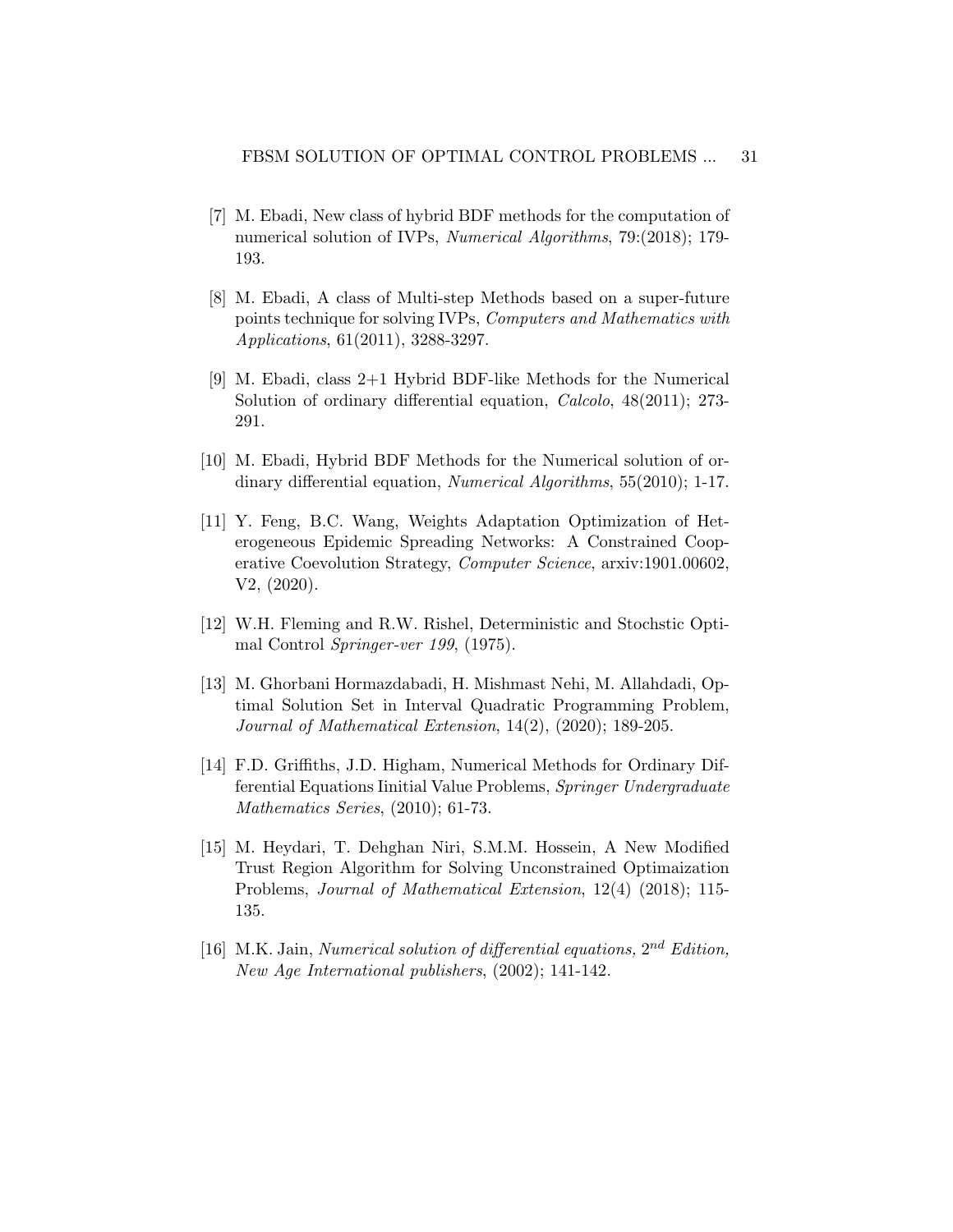- <span id="page-31-7"></span>[17] Y. Kongjeen, K. Bhumkittipich, N. Mithulananthan, I.S. Amiri, P. Yupapin, A modified backward and forward sweep method for microgrid load flow analysis under different electric vehicle load mathematical models, Electric Power Systems Research, 168 (2019); 46- 54.
- <span id="page-31-8"></span>[18] A. Kouider, B. Khajji, A.E.Bhih, O. Balatif, M. Rachik, A Mathematical modeling with optimal control strategy of transmission of COVID-19 pandemic Virus, Commun. Math. Biol. Neurosci, 24 (2020), ISSN: 2052-2541.
- <span id="page-31-3"></span>[19] S. Lenhart and J.T. Workman, Optimal Control Applied to Biological Models, Chapma &Hall/CRC, Boca Raton, (2007).
- <span id="page-31-6"></span>[20] M. Lhous, M. Rachik, H. Laarabi and A. Abdelhak, Discrete mathematical modeling and optimal control of the marital status: the monogamous marriage case, Advances in Difference Equations, 1037(2017).
- <span id="page-31-2"></span>[21] M. Mastahun,X. Abdurahman,optimal control of an HIV/AIDS Epidemic Model with infective Immigration and behavioral change, Applied Mathematics, 8(2017); 87-105.
- <span id="page-31-4"></span>[22] M. McAsey, L. Moua, W. Han, Convergence of the Forward-Backward Sweep Method in Optimal Control, Comput Optim Appl, 53(2012); 207-226.
- <span id="page-31-5"></span>[23] D.P. Mouaeu, M. Weiser, R. Ehrig, P. Deuflhard, Optimal control for tuberculosis model with undetected cases in Cameroon, Commun Nonlinear Sci Numer Simulat, 20(2015). 986-1003.
- <span id="page-31-0"></span>[24] A. Nemati, K. Mamehrashi, A new approach for solving infinite horizon optimal control problems using Laguerre functions and Ritz spectral method, International Journal of computer Mathematics, volume 97(7) (2020); 1529-1544.
- <span id="page-31-1"></span>[25] A. Nemati, K. Mamehrashi, The Use of the Ritz Method and Laplace Transform for Solving 2D Fractional-Order Optimal Control Problems Described by the Roesser Model, Asian Journal of Control, volume 21(3) (2019); 1189-1201.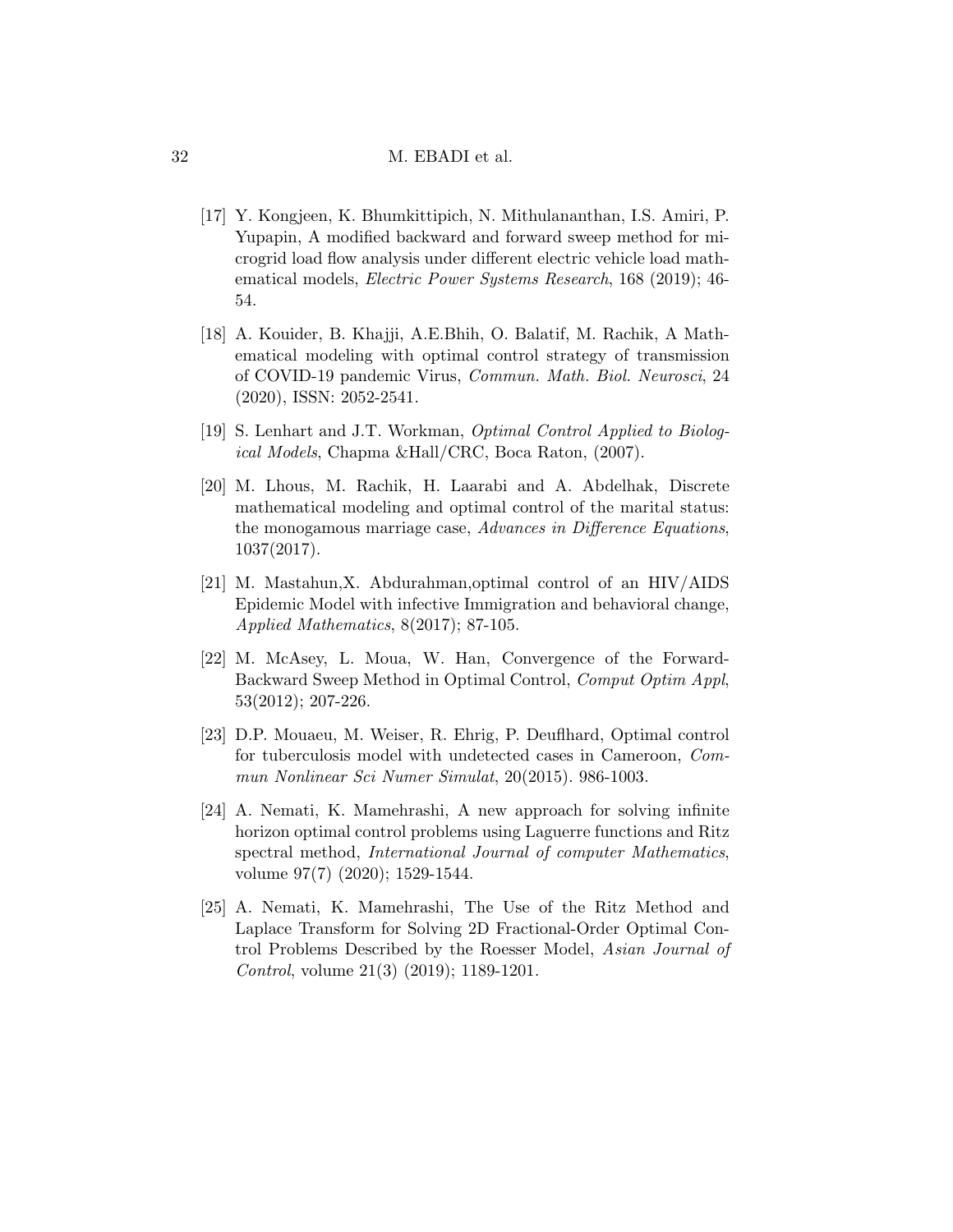- <span id="page-32-0"></span>[26] A. Nemati, Numerical solution of 2D fractional optimal control problems by the spectral method along with Bernstein operational matrix, International Journal of Control, 91(12) (2018); 2632–2645.
- <span id="page-32-1"></span>[27] B.I. Oruh, and E.U. Agwu, Application of Pontryagin's Maximum principles and Runge-Kutta Methods in Optimal control problems, IOSR Journal of Mathematics (IOSR-JM), 11(2015); 43-63.
- <span id="page-32-5"></span>[28] S. Ouali, A. Cherkaoui, An Improved Backward-Forward Sweep Power Flow Method Based on a New Network Information Organization for Radial Distribution Systems , Hindawi: Journal of Electrical and Computer Engineering, Article ID 5643410 (2020).
- <span id="page-32-6"></span>[29] Z. Rafiei, B. Kafash, S.M. Karbassi, A Computational Method for Solving Optimal Control Problems and The Applications, Control and Optimization in Applied Mathematics(COAM), 2(1), Springsummer (2017); 1-13.
- <span id="page-32-7"></span>[30] H.S. Rodrigues, M. Teresa T. Monteiro, D.F.M. Torres, Optimal control and numerical software: an overview, 'Systems Theory: Perspectives, Applications and Developments', Nova Science publishers, (2014).
- <span id="page-32-3"></span>[31] G.R. Rose, Numerical Methods for solving Optimal Control Problems, University of Tennesse, Konxville, A Thesis for the master of science Degree (2015).
- [32] R. Saleem, M. Habib, A. Manaf, Review of Forward-Backward Sweep Method for Unbounded Control Problem with payoff term, Sci.Int.lahore, 27(1) (2014); 69-72.
- <span id="page-32-4"></span>[33] M. Sana et al., Varying forward backward sweep method using Runge-Kutta, Euler and Trapezoidal scheme as applied to optimal control problems, Sci. Int. (Lahore), 27 (2015); 839-843.
- <span id="page-32-2"></span>[34] M. Silveira, J. C. Nascimento, J. S. Marques, A. R. S. Marçal  $,\ldots,$ Comparison of Segmentation Methods for Melanoma Diagnosis in Dermoscopy Images, IEEE journal of selected topics in signal processing,  $3(1)$  (2009);  $35-45$ .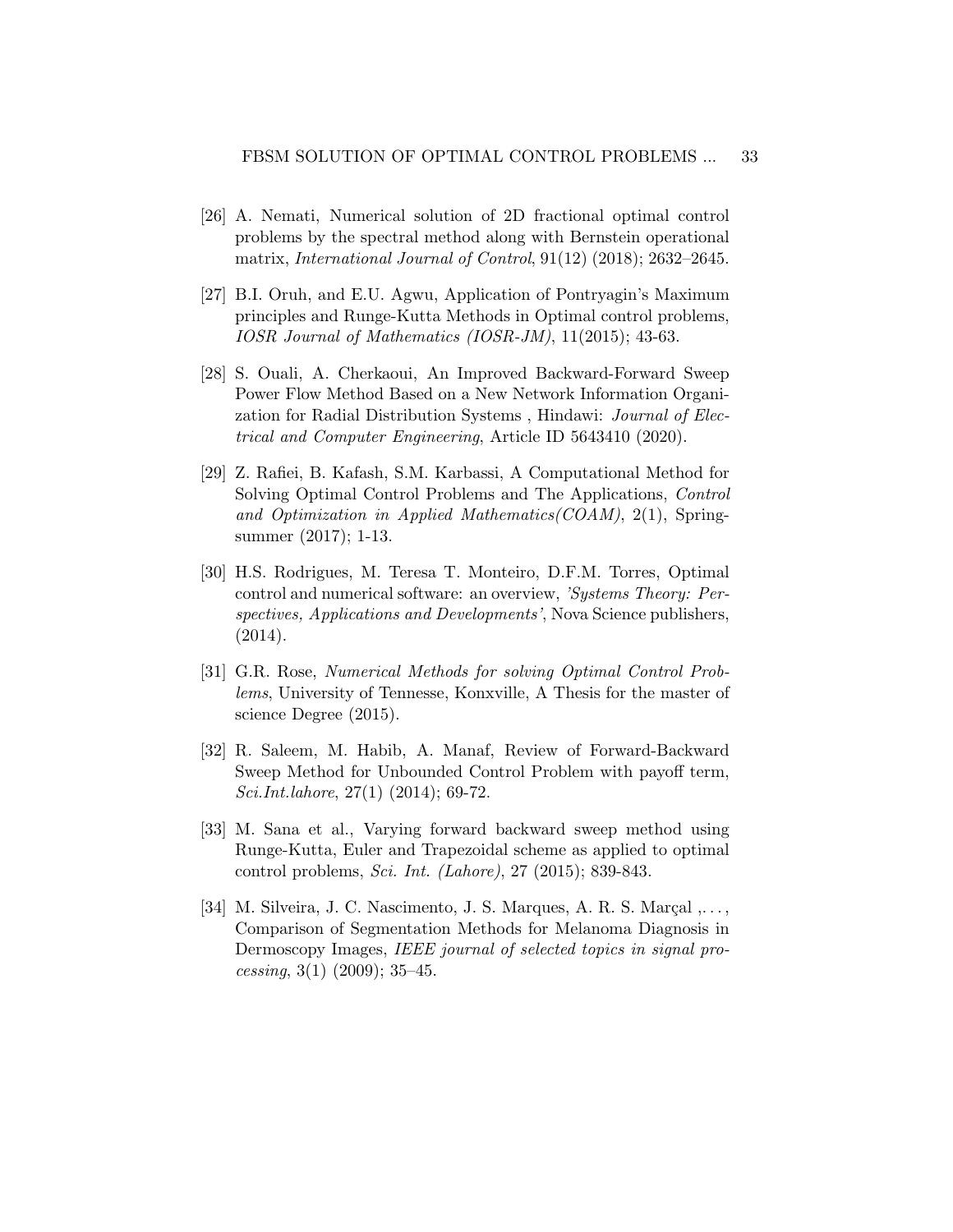- <span id="page-33-2"></span>[35] NH. Sweilam, AA. Tharwat, NK. Abdelmoniem, Different Optimization strategies for the Optimal Control of Tumor growth, Cancer Science and Therapy, 3 (2019); 052-062.
- <span id="page-33-0"></span>[36] V. Taherpour, M. Nazari, A. Nemati, A new numerical Bernoulli polynomial method for solving fractional optimal control problems with vector components, *Computational Methods for Differential* Equations, Doi: 10.22034/CMDE.2020.34992.1598, (2020).
- <span id="page-33-1"></span>[37] Z. Wang, Y. Li, An Indirect Method for Inequality Constrained Optimal Control Problems, Science Direct, IFAC Papers online: 50(1) (2017); 4070-4075.

## Moosa Ebadi

Department of Mathematics Assistant Professor of Mathematics University of Farhangian Tehran, Iran E-mail:moosa.ebadi@yahoo.com

### Ahmad Reza Haghighi

Department of Mathematics Associate Professor of Mathematics Technical and Vocational University Tehran, Iran E-mail: ah.haghigi@gmail.com

### Isfand Malih Maleki

Department of Mathematics PHD student Payam-e-Nour University Tehran, Iran E-mail: esfand.malih@yahoo.com

### Ali Ebadian

Department of Mathematics Professor of Mathematics Urmia University Urmia, Iran